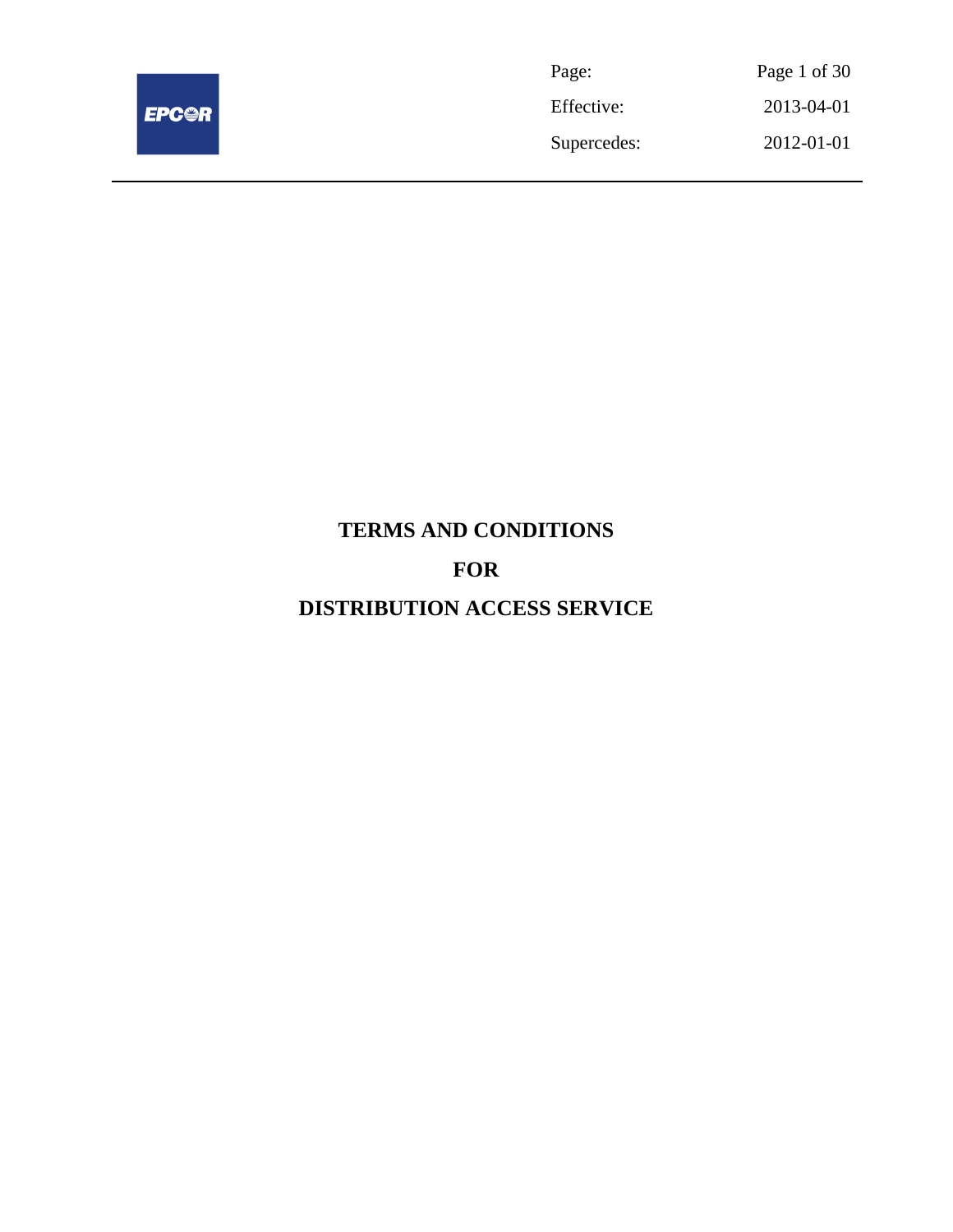

Page: Page 2 of 30 2013-04-01 Effective: Supercedes:  $2012 - 01 - 01$ 

## **TABLE OF CONTENTS**

| 2.1  |                                                                     |  |
|------|---------------------------------------------------------------------|--|
| 2.2  |                                                                     |  |
| 2.3  |                                                                     |  |
| 2.4  |                                                                     |  |
|      |                                                                     |  |
| 3.1  |                                                                     |  |
| 3.2  |                                                                     |  |
| 3.3  |                                                                     |  |
| 3.4  |                                                                     |  |
| 3.5  |                                                                     |  |
| 3.6  |                                                                     |  |
| 3.7  |                                                                     |  |
| 3.8  |                                                                     |  |
|      |                                                                     |  |
| 4.1  | Customer Inquiries Related to Emergency Situations and Outages 10   |  |
| 4.2  |                                                                     |  |
|      |                                                                     |  |
| 5.1  |                                                                     |  |
| 5.2  |                                                                     |  |
| 5.3  |                                                                     |  |
|      |                                                                     |  |
| 6.1  |                                                                     |  |
| 6.2  |                                                                     |  |
| 6.3  |                                                                     |  |
| 6.4  | Billing Period and Information for Distribution Access Service  14  |  |
| 6.5  |                                                                     |  |
| 6.6  |                                                                     |  |
| 6.7  |                                                                     |  |
| 6.8  |                                                                     |  |
| 6.9  |                                                                     |  |
| 6.10 |                                                                     |  |
|      | <b>ARTICLE 7 - DISCONTINUANCE OF DISTRIBUTION ACCESS SERVICE 17</b> |  |
| 7.1  |                                                                     |  |
| 7.2  |                                                                     |  |
| 7.3  |                                                                     |  |
|      |                                                                     |  |
| 8.1  |                                                                     |  |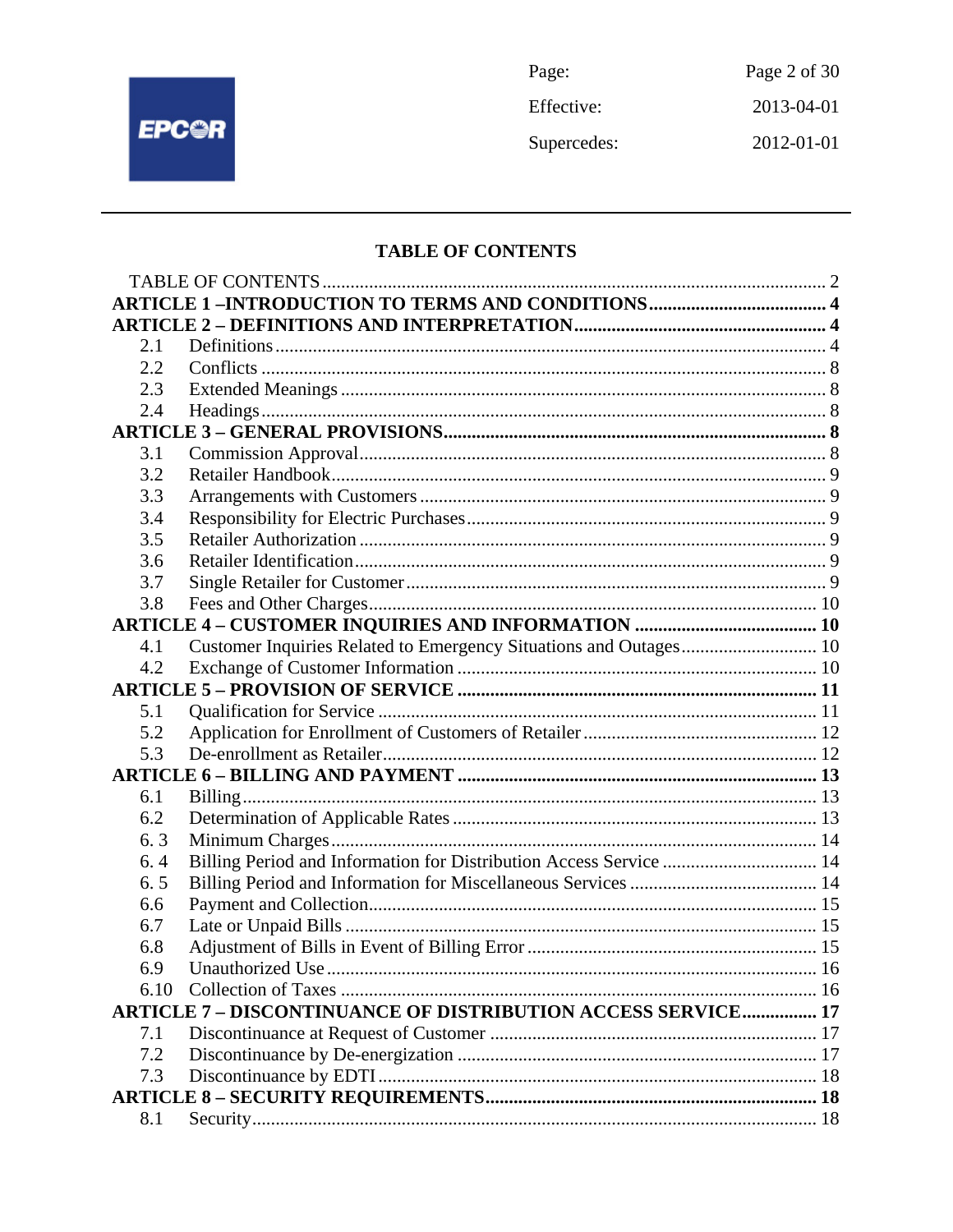

| Page:       | Page 3 of 30 |
|-------------|--------------|
| Effective:  | 2013-04-01   |
| Supercedes: | 2012-01-01   |

| 8.2  |                                                                              |  |
|------|------------------------------------------------------------------------------|--|
| 8.3  |                                                                              |  |
| 8.4  |                                                                              |  |
| 8.5  |                                                                              |  |
|      |                                                                              |  |
| 9.1  |                                                                              |  |
| 9.4  |                                                                              |  |
| 9.5  |                                                                              |  |
|      |                                                                              |  |
| 10.1 |                                                                              |  |
| 10.2 |                                                                              |  |
|      |                                                                              |  |
| 11.1 |                                                                              |  |
| 11.2 |                                                                              |  |
| 11.3 |                                                                              |  |
|      |                                                                              |  |
| 12.1 |                                                                              |  |
| 12.2 |                                                                              |  |
| 12.3 |                                                                              |  |
| 12.4 |                                                                              |  |
|      |                                                                              |  |
| 13.1 |                                                                              |  |
| 13.2 |                                                                              |  |
| 13.3 |                                                                              |  |
| 13.4 |                                                                              |  |
| 13.5 |                                                                              |  |
| 13.6 |                                                                              |  |
| 13.7 |                                                                              |  |
| 13.8 |                                                                              |  |
| 13.9 |                                                                              |  |
|      |                                                                              |  |
|      |                                                                              |  |
|      | <b>ARTICLE 14 - ADDITIONAL PROVISIONS RELATING TO SERVICES  28</b>           |  |
| 14.1 | Independent System Operation or Transmission Facility Owner Requirements  28 |  |
| 14.2 |                                                                              |  |
| 14.3 |                                                                              |  |
| 14.4 |                                                                              |  |
| 14.5 |                                                                              |  |
| 14.6 |                                                                              |  |
|      |                                                                              |  |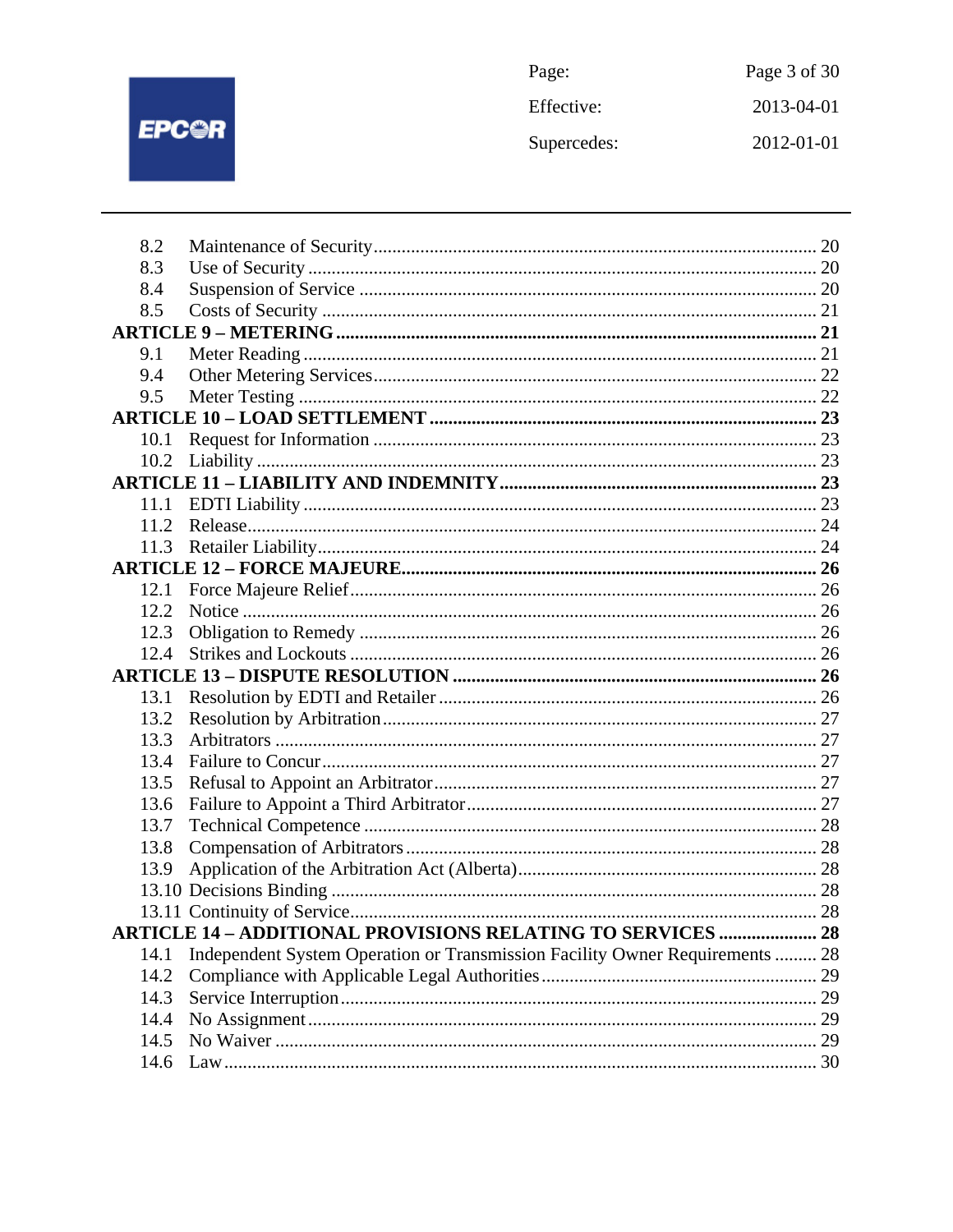|              | Page:       | Page 4 of 30 |
|--------------|-------------|--------------|
|              | Effective:  | 2013-04-01   |
| <b>EPC@R</b> | Supercedes: | 2012-01-01   |
|              |             |              |

## **ARTICLE 1 –INTRODUCTION TO TERMS AND CONDITIONS**

These Terms and Conditions, as approved by the Alberta Utilities Commission (the "Commission"), form part of the Distribution Tariff of EPCOR Distribution & Transmission Inc. ("EDTI") and are established pursuant to section 102 of the *Electric Utilities Act 2003*, c. E-5.1. The Distribution Tariff is available for public inspection during normal business hours at the business offices of EDTI and can be accessed on EDTI's web site at:

http://www.epcor.com/power/rates-tariffs/Pages/access.aspx

These Terms and Conditions apply to EDTI and its relationship with Retailers. All Retailers by virtue of their relationship with EDTI are deemed to have accepted these Terms and Conditions.

The service provided by EDTI hereunder is regulated by the Commission and parties having any inquiries or complaints regarding these Terms and Conditions may direct such inquiries or complaints directly to EDTI or to the Commission.

No agreement can provide for the waiver or alteration of any part of these Terms and Conditions unless such agreement is first filed with and approved by the Commission. Whenever the Commission approves an amendment to these Terms and Conditions, such amendment, including its effective date, will be posted on EDTI's website at:

http://www.epcor.com/power/rates-tariffs/Pages/access.aspx

## **ARTICLE 2 – DEFINITIONS AND INTERPRETATION**

## **2.1 Definitions**

The following words and phrases, whenever used in these Terms and Conditions or in an application, contract or agreement for service under these Terms and Conditions, shall have the meanings set forth below:

"**Act**" means the *Electric Utilities Act*, S.A. 2003, c. E-5.1, as re-enacted, amended or replaced from time to time;

"**Board**" or "**EUB**" means the Alberta Energy and Utilities Board established under the *Alberta Energy and Utilities Board Act*, R.S.A., 2000, c. A-17, as re-enacted, amended or replaced from time to time;

"**Business Day**" means a business day is any day other than Saturday, Sunday or a holiday as defined in the *Interpretation Act*, R.S.A. 2000, c. I-8, as re-enacted, amended or replaced from time to time*;*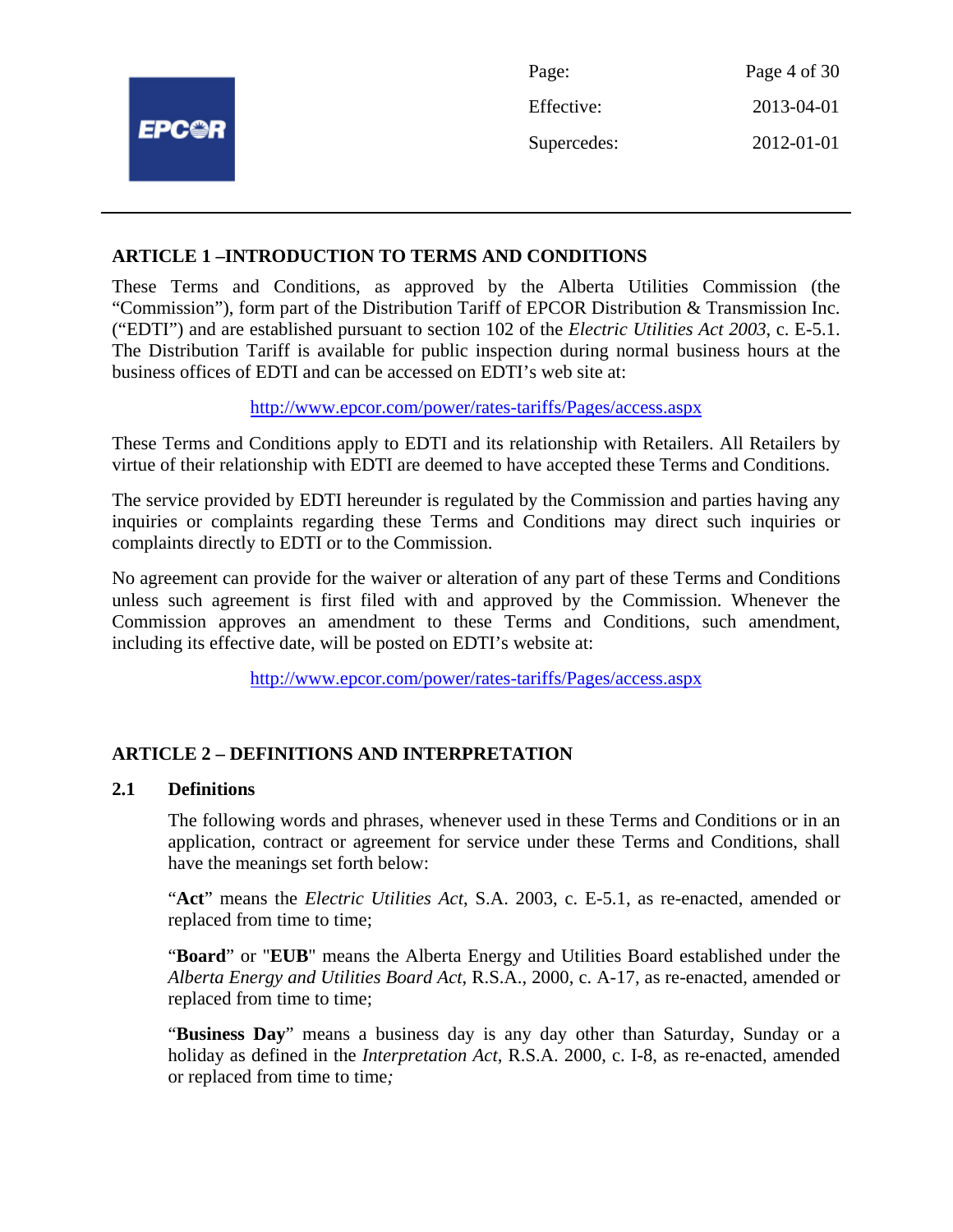"**Commission**" or "**AUC**" means the Alberta Utilities Commission, formerly the Alberta Energy and Utilities Board, established under the *Alberta Utilities Commission Act*, R.S.A., 2007, c. A-37.2, as re-enacted, amended or replaced from time to time;

"**Credit Rating**" has the meaning given to it in the Distribution Tariff Regulation;

"**Customer***"* means a person purchasing electricity for that person's own use from a Retailer;

"**Customer Information**" means Customer name, Customer telephone number, Customer mailing address, site contact name and site contact phone number and other Customer information that may be requested by EDTI;

"**Customer Usage Information**" means information regarding the historical electricity consumption of a Customer;

"**De-energization**" has the meaning attributed to it in the Settlement System Code and "**De-energized**" and "**De-energize**" have correlative meanings;

"**Default Supplier**" means a Retailer appointed by EDTI pursuant to section 3 of the RRR Regulation;

"**Distribution Access Service**" has the meaning given to it in the Act;

"**Distribution Services Agreement**" means an agreement between EDTI and a Retailer for the provision of the applicable Distribution Access Service;

"**Distribution Tariff**" means a distribution tariff prepared by EDTI and approved by the Commission in accordance with section 102 of the Act, which consists of the Rate Schedules, these Terms and Conditions, the Terms and Conditions for Distribution Connection Services and the Distribution Tariff Policies;

"**Distribution Tariff Policies**" means the part of EDTI's Distribution Tariff that sets out the policies applied by EDTI in implementing the Rate Schedules, these Terms and Conditions and the Terms and Conditions for Distribution Connection Services;

"**Distribution Tariff Regulation**" means the *Distribution Tariff Regulation*, A.R. 162/2003, as amended from time to time;

"**Distribution Tariff Services**" means all services provided by EDTI under the Distribution Tariff;

"**EDTI**" or "**EPCOR Distribution & Transmission**" means EPCOR Distribution & Transmission Inc., and for certainty includes its predecessor in interest by amalgamation EPCOR Distribution Inc.;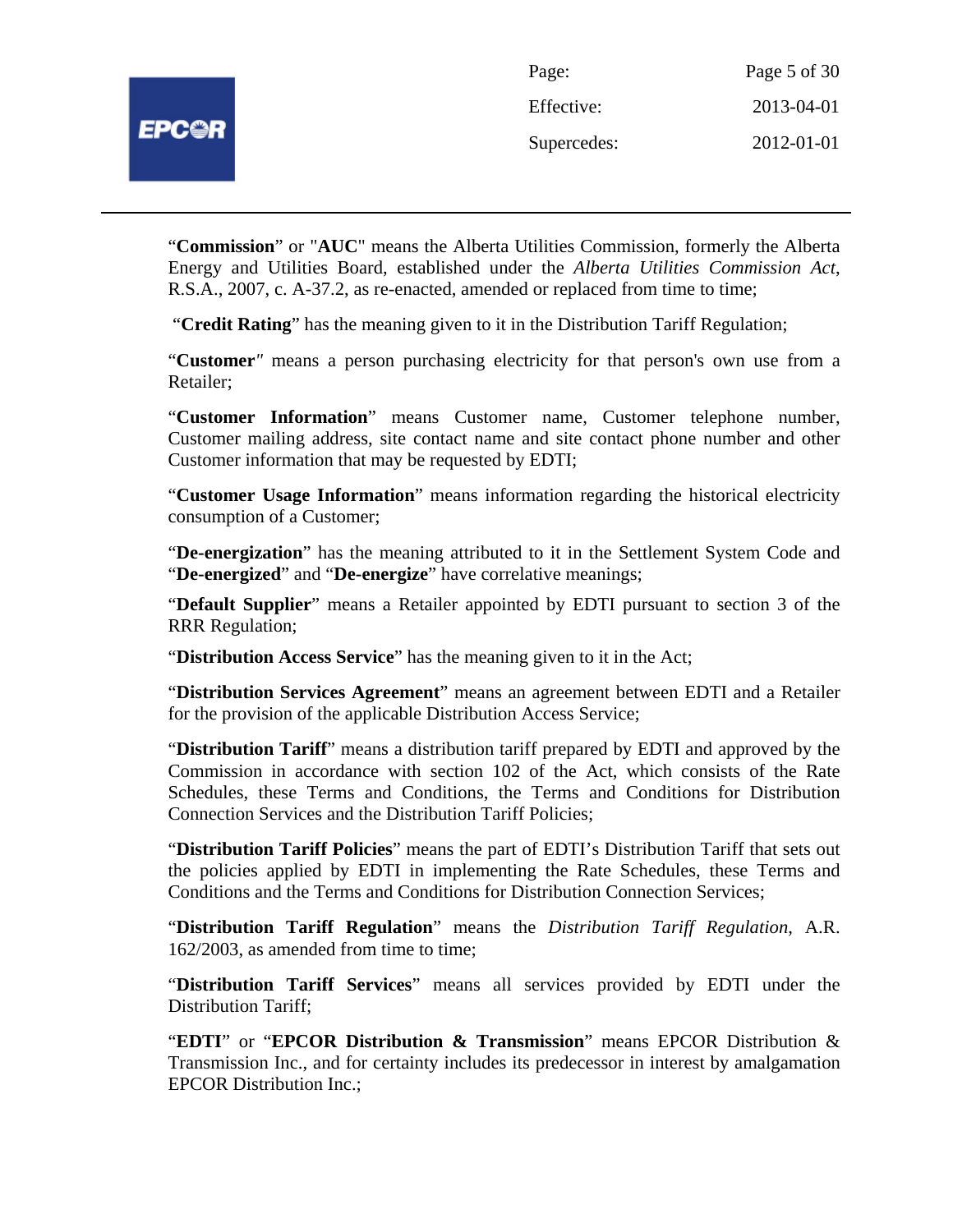| <b>PC@R</b> |  |
|-------------|--|
|             |  |

| Page:       | Page 6 of 30 |
|-------------|--------------|
| Effective:  | 2013-04-01   |
| Supercedes: | 2012-01-01   |

"**Electricity Services**" means the services associated with the provision of electricity to a person, including the exchange of electric energy, making financial arrangements to manage financial risk associated with the pool price, Distribution Access Service, system access service, ancillary services, billing, metering, performing load settlement and any other services specified in regulations made under the Act;

"**Energy**" means electric energy (normally expressed in kiloWatt hours (kWh) or kilowatts (kW));

"**Energization**" has the meaning attributed to it in the Settlement System Code

*"***Facilities**" means physical plant (including, without limitation, distribution lines, transformers, meters, equipment, machinery and other electrical apparatus) on EDTI's side of the Point of Service interconnection excluding transmission facilities;

"**Fee Schedule**" means the fees and charges set forth in Table 2 of Schedule A - DAT Rate and Fee Schedule to EDTI's Distribution Tariff;

"**Force Majeure**" means circumstances not reasonably within the control of EDTI, including acts of God, strikes, lockouts or other industrial disturbances, acts of the public enemy, wars, blockades, insurrections, riots, epidemics, landslides, lightning, earthquakes, fires, storms, floods, high water, washouts, inclement weather, orders or acts of civil or military authorities, civil disturbances, explosions, breakdown or accident to equipment, mechanical breakdowns, the intervention of federal, provincial, state or local government or from any of their agencies or boards, the order or direction of any court, and any other cause, whether of the kind herein enumerated or otherwise, provided that the lack of funds shall not constitute a circumstance not reasonably within the control of EDTI;

"**Independent System Operator**" or "**ISO**" means the corporation established by section 7 of the Act;

"**Interconnected Electric System**" means all transmission facilities and electric distribution systems in Alberta that are interconnected;

**"Load"** means energy consumed by Customers together with allocated losses and unaccounted for energy;

"**Load Settlement**" means "load settlement" as defined in the Act.

"**Minimum Charge**" has the meaning given to it in EDTI's Terms and Conditions for Distribution Connection Services;

"**Miscellaneous Services**" means the various services available from EDTI under the Distribution Tariff other than Distribution Access Service;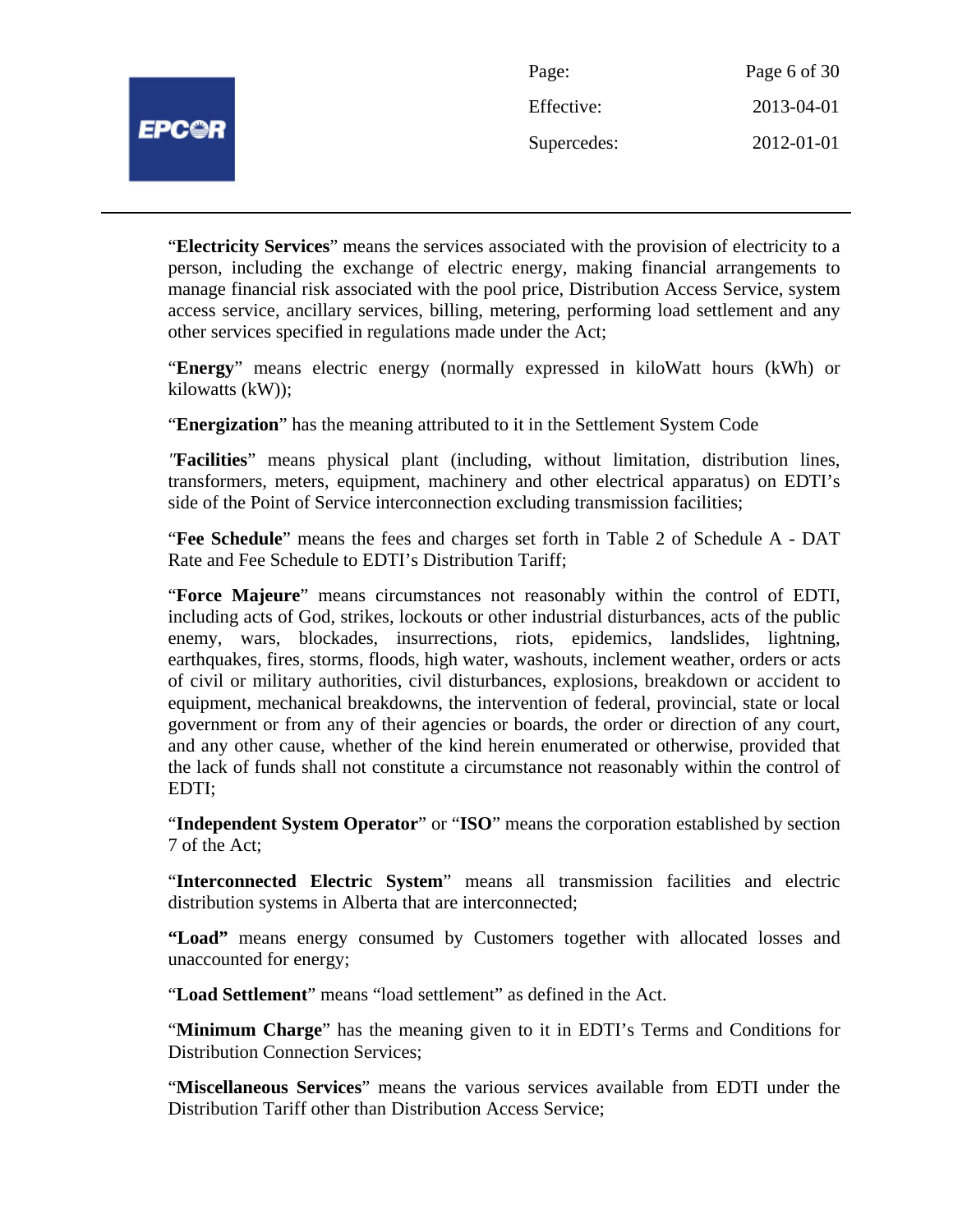

| Page:       | Page 7 of 30 |
|-------------|--------------|
| Effective:  | 2013-04-01   |
| Supercedes: | 2012-01-01   |

"**Point of Service**" means the point at which EDTI's service conductors are connected to the conductors or apparatus of a Customer;

"**Power Pool**" means the scheme operated by the Independent System Operator for the exchange of Energy and financial settlement for the exchange of Energy;

"**Rate Schedules**" means the schedules of EDTI's Distribution Tariff that set out charges;

"**RRR Regulation**" means the *Roles, Relationships and Responsibilities Regulation*, A.R. 169/2003, as amended from time to time;

"**Regulations**" means regulations made under the Act;

"**RRO Regulation**" means the *Regulated Rate Option Regulation*, A.R. 262/2005, as amended from time to time.

"**Regulated Rate Tariff**" means a regulated rate tariff for the provision of Electricity Services to eligible customers prepared by EDTI, or a person with whom EDTI makes arrangements to do so, pursuant to section 102 of the Act;

"**Retailer**" means a person who sells or provides Electricity Services directly to Customers and carries out the functions and duties of a "retailer" under the Act, and includes a Default Supplier, the person with whom EDTI has made arrangements to provide the Regulated Rate Tariff to eligible customers, and Self-Retailers;

"**Retailer Handbook**" means the guide, as amended from time to time, prepared by EDTI which sets out procedures in relation to the provision of Distribution Access Service under these Terms and Conditions.

"**Retailer Identification**" means the 9 digit number that uniquely represents each Retailer operating within Alberta. The Canada Customs and Revenue Agency business number will be used as the Retailer ID;

"**Retailer of Record**" means the Retailer who is listed in EDTI's records through the procedures outlined in these Terms and Conditions, and thereby recognized by EDTI and the Settlement System Code, as a particular Customer's Retailer for a Point of Service at a particular time;

"**Self-Retailer**" means a person carrying out Retailer functions to obtain electricity services solely for its own use;

"**Service Connection**" means the Facilities required to physically connect the Customer's facilities to EDTI's electric distribution system to permit the Customer to obtain Distribution Access Service;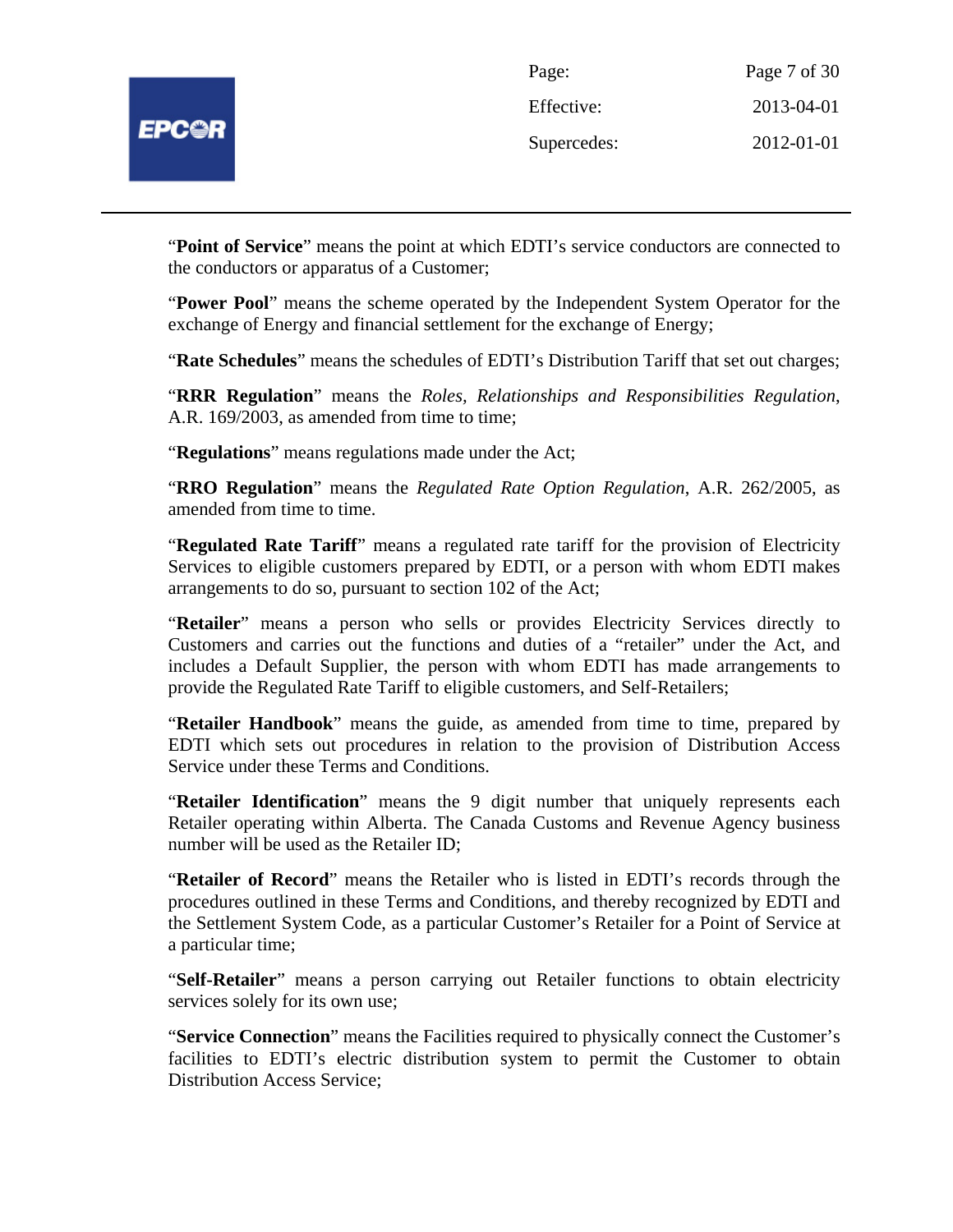

| Page:       | Page 8 of 30 |
|-------------|--------------|
| Effective:  | 2013-04-01   |
| Supercedes: | 2012-01-01   |

"**Settlement System Code**" means the rules respecting Load Settlement approved by the AUC and set out in Rule 021;

"**Site**" means a unique end-use Point of Service, being the finest level at which Load Settlement recognizes Retailer assignments, and receives consumption data.

## **2.2 Conflicts**

If there is any conflict between a provision expressly set out in an order of the Commission and these Terms and Conditions, the order of the Commission shall govern.

If there is any conflict between a provision in these Terms and Conditions, as may be amended from time to time, and a provision in a Distribution Services Agreement or any other existing or future agreement between EDTI and a Retailer relating to Distribution Tariff Services, the provision in these Terms and Conditions shall govern.

#### **2.3 Extended Meanings**

In these Terms and Conditions, words importing the singular number only shall include the plural and vice versa, words importing the masculine gender shall include the feminine and neutral genders and vice versa. Word importing a person shall include person, firm, partnership, corporation, organization or association (including, without limitation, individual members of any unincorporated entity).

## **2.4 Headings**

The division of these Terms and Conditions into sections, subsections and other subdivisions and the insertion of headings are for convenience of reference only and shall not affect the construction or interpretation of these Terms and Conditions.

#### **ARTICLE 3 – GENERAL PROVISIONS**

#### **3.1 Commission Approval**

These Distribution Access Service Terms and Conditions have been approved by the Commission. EDTI may amend these Terms and conditions by filing a notice of amendment with the Commission. Included in the notice to the Commission shall be notification of which Retailers are affected by the amendment and an explanation of how affected Retailers will be notified of the amendments. Within 60 days after such notice is filed, the Commission will either acknowledge the notice of amendment to the Terms and Conditions or direct a further process to deal with the requested change, as the Commission deems appropriate. If the Commission acknowledges notice of amendment, the amendment will take effect upon the date of such acknowledgement.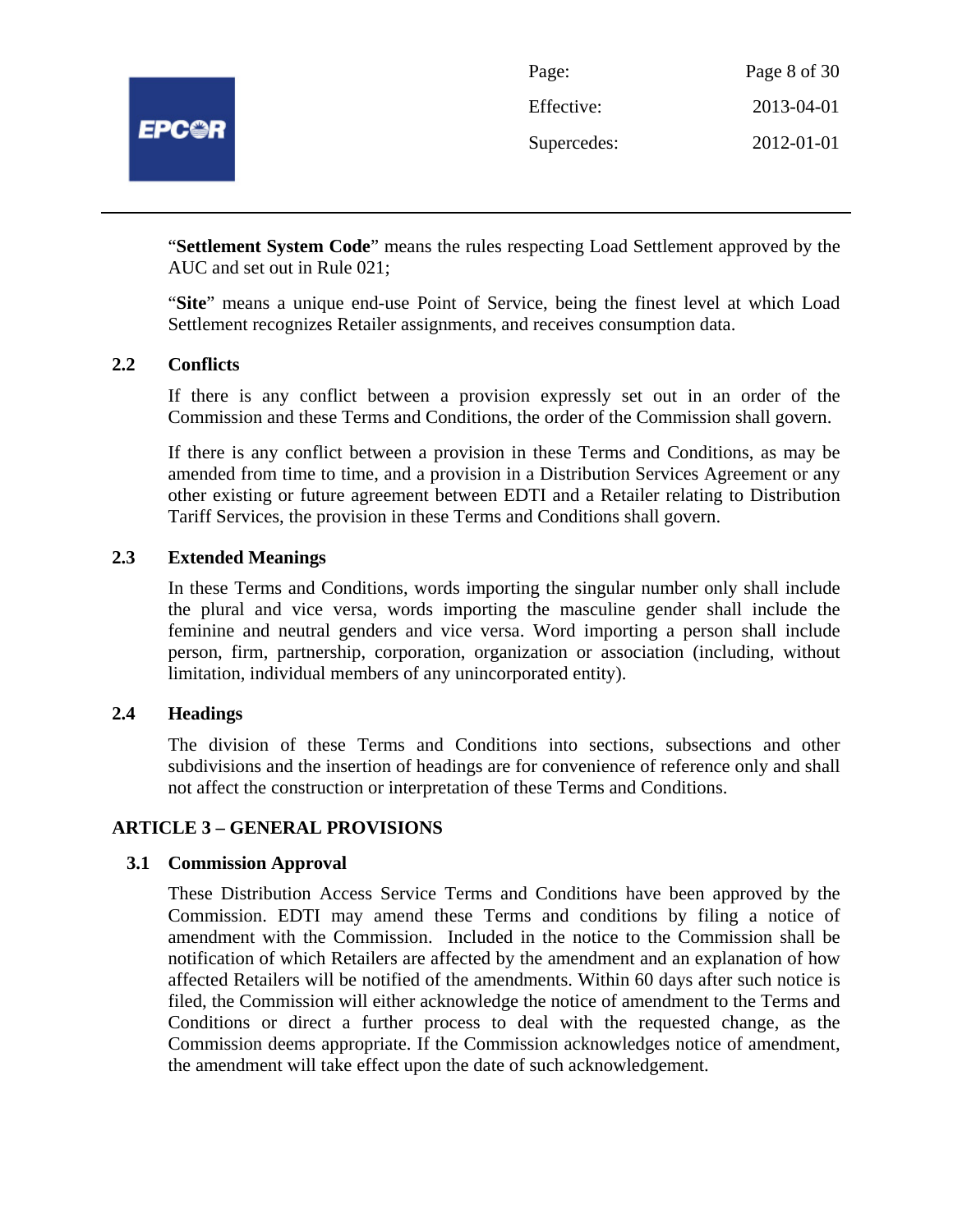|              | Page:       | Page 9 of 30 |
|--------------|-------------|--------------|
| <b>EPCOR</b> | Effective:  | 2013-04-01   |
|              | Supercedes: | 2012-01-01   |
|              |             |              |

## **3.2 Retailer Handbook**

EDTI has developed the Retailer Handbook to help Retailers understand the normal practices of EDTI. EDTI will amend the Retailer Handbook, from time to time, to reflect changes to the electric utility industry, changes in EDTI's requirements or the changing needs of Retailers or Customers. A copy of the Retailer Handbook, and any amendments to the Retailer Handbook, will be filed with the Commission for information purposes. While EDTI will endeavour to follow practices in the Retailer Handbook, these practices will not appropriately cover every situation that may arise and its may be necessary to deviate from the Retailer Handbook. A copy of the Retailer Handbook can be accessed on EDTI's website at www.epcor.ca.

## **3.3 Arrangements with Customers**

The Retailer shall be solely responsible for having appropriate contractual or other arrangements with Customers necessary to provide service to Customers. EDTI shall not be responsible for monitoring, reviewing or enforcing such contracts or arrangements and shall not be liable for any loss, damages, cost, injury, expense or other liability, whether direct, indirect, consequential or special in nature, howsoever caused, as a result of the Retailer's failure to obtain or maintain proper contractual or other arrangements with Customers or to perform its obligations to its Customers.

## **3.4 Responsibility for Electric Purchases**

The Retailer will be solely responsible for the purchase of electricity from the Power Pool and for arranging the delivery of such electricity to the appropriate Points of Service for Customers, subject to these Terms and Conditions.

#### **3.5 Retailer Authorization**

A Retailer shall be responsible for obtaining proper authorization from each Customer authorizing the enrollment of the Customer by the Retailer for receipt of Distribution Access Service.

### **3.6 Retailer Identification**

Any information exchange or communications between the Retailer and EDTI under these Terms and Conditions shall employ a Retailer Identification number.

## **3.7 Single Retailer for Customer**

EDTI shall not be required to recognize and deal with more than one Retailer in respect of a Point of Service at any given time.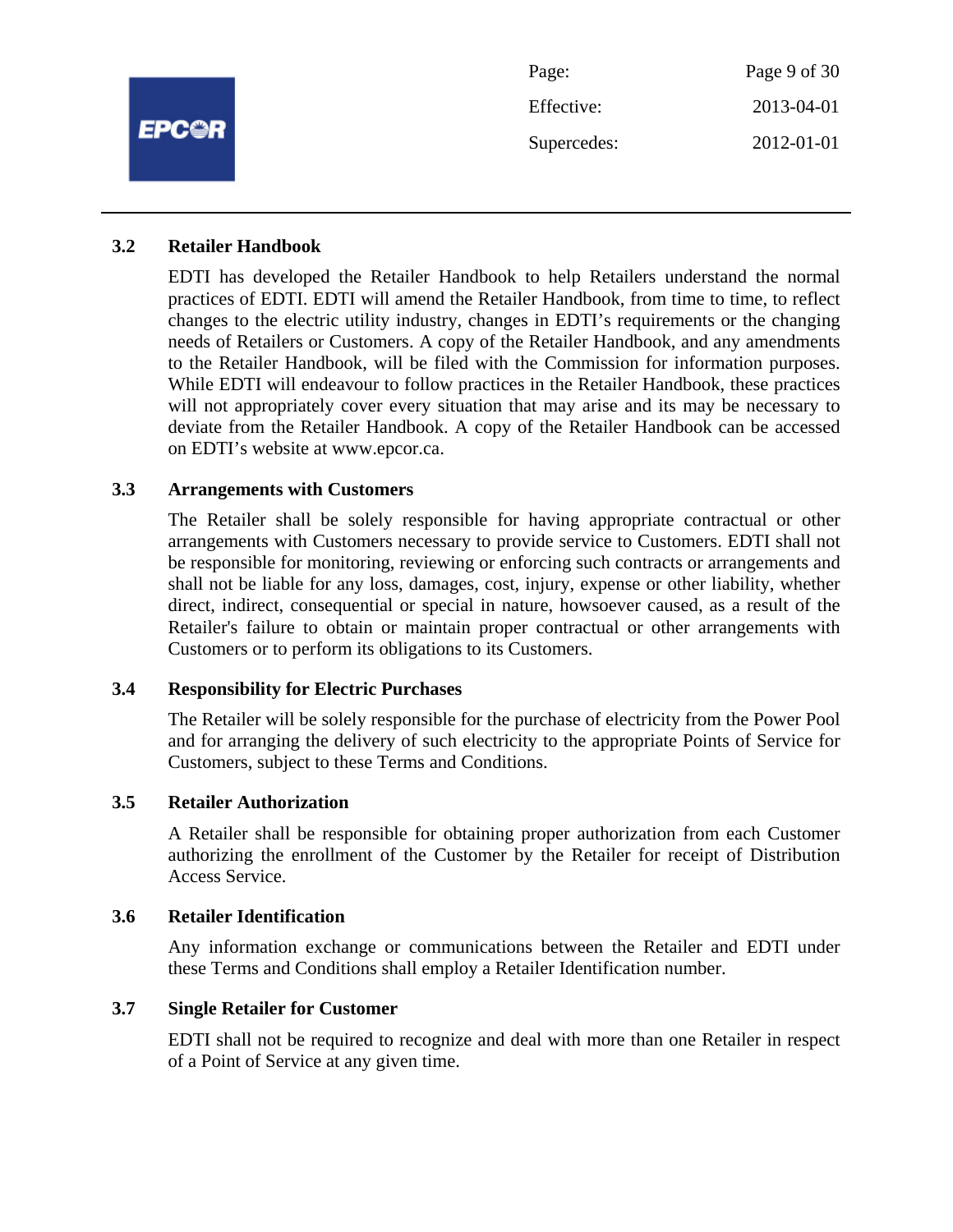

## **3.8 Fees and Other Charges**

EDTI will provide all standard services hereunder pursuant to the Distribution Tariff. All additional, supplementary or extra non-discretionary services provided by EDTI to a Retailer or its Customers will be charged a separate rate or fee, such as those included, without limitation, in the Fee Schedule. Payment for these services shall be in accordance with the provisions of these Terms and Conditions.

## **ARTICLE 4 – CUSTOMER INQUIRIES AND INFORMATION**

## **4.1 Customer Inquiries Related to Emergency Situations and Outages**

Retailers shall make every effort to ensure Customers contacting the Retailer regarding distribution emergency conditions, outages, safety or environment situations related to EDTI's electric distribution system are referred directly to EDTI immediately. EDTI reserves the right, without providing notice to the Retailer, to test or audit the response time of the Retailer. EDTI will communicate any unacceptable patterns to the Retailer to be corrected.

#### **4.2 Exchange of Customer Information**

#### **4.2.1 Provision of Customer Information to a Retailer**

EDTI shall provide standard Customer Usage Information to a Retailer that has a Distribution Services Agreement in place with EDTI, upon request, but only after receiving written consent to such disclosure from the Customer, for the 12-month period preceding the date of the request or for such shorter period for which EDTI has collected that information.

Prior to requesting EDTI to release Customer Usage Information, a Retailer shall be responsible for obtaining and providing to EDTI the written authorization from the Customer referred to above, in a form satisfactory to EDTI.

Customer Usage Information will be provided by EDTI at no cost.

#### **4.2.2 Provision of Customer Information to EDTI**

The Retailer must notify EDTI, as promptly as reasonably practical, of any changes to Customer Information in respect of its Customers. Such information shall be provided in a form satisfactory to EDTI.

## **4.2.3 Provision of Information between EDTI and Retailer**

EDTI and a Retailer shall supply to each other all other data, materials or other information specified to be supplied in the Terms and Conditions, or that may otherwise be reasonably required by the Retailer or EDTI in accordance with the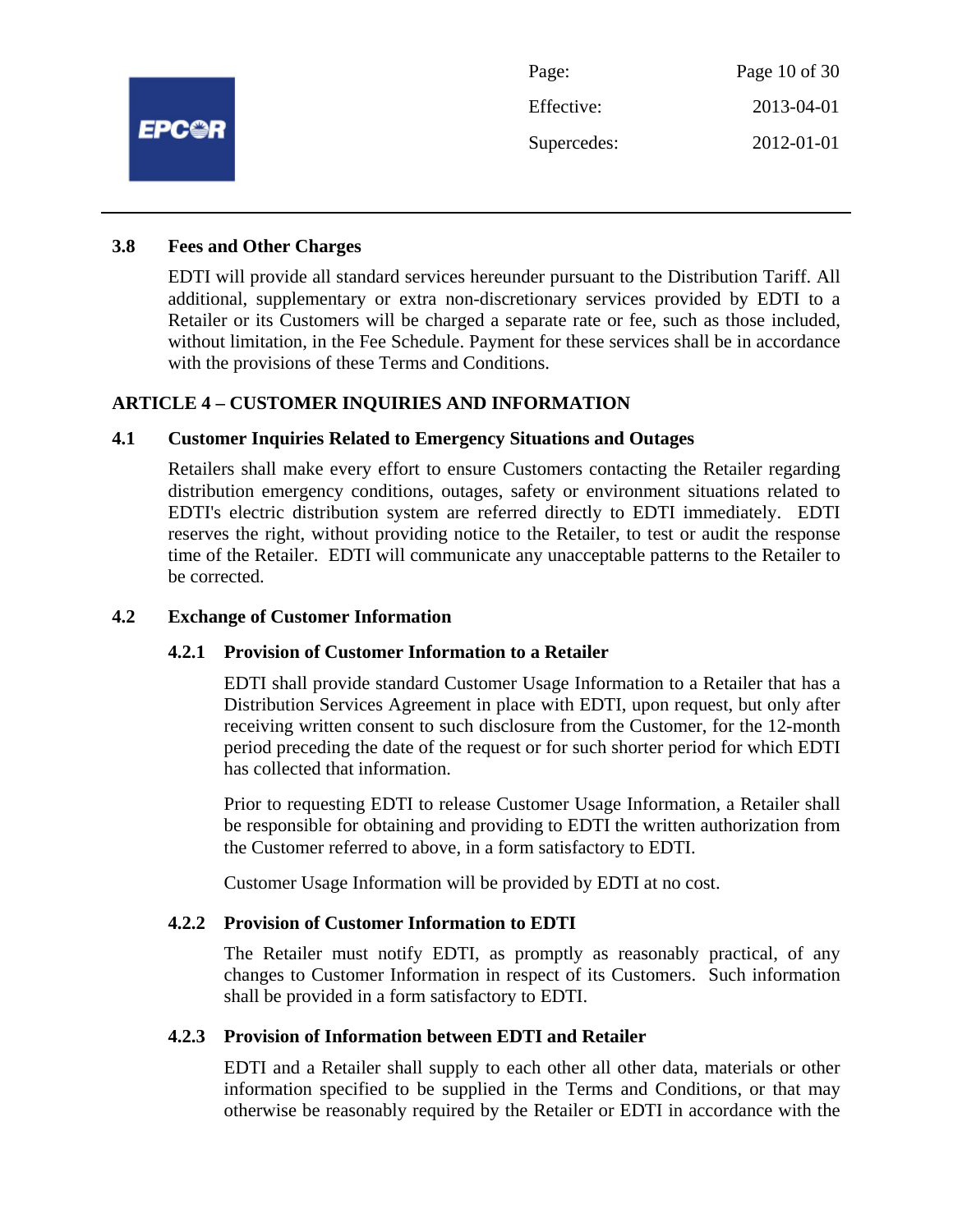

| Page:       | Page 11 of $30$ |
|-------------|-----------------|
| Effective:  | 2013-04-01      |
| Supercedes: | 2012-01-01      |

Terms and Conditions. See the Fee Schedule for charges that will apply to certain requests made to EDTI.

## **ARTICLE 5 – PROVISION OF SERVICE**

## **5.1 Qualification for Service**

A Retailer must fulfill and maintain the following requirements to the satisfaction of EDTI before EDTI will provide or continue to provide Distribution Access Service to that Retailer:

- (a) submit to EDTI a fully completed and executed Distribution Services Agreement;
- (b) if the Retailer sells Electricity to Customers whose annual consumption is below 250,000 kWh, furnish to EDTI a certified copy of the license issued to the Retailer and warrant in writing to EDTI that it is licensed pursuant to the provisions of the *Fair Trading Act Fair Trading Act*, R.S.A. 2000, c. F-2, and any regulations or policies made thereunder, as amended from time to time,
- (c) satisfy the credit requirements described in Article 8 hereof;
- (d) warrant in writing to EDTI that it will comply with the Settlement System Code;
- (e) meet the compliance testing protocol of EDTI in respect of information exchange as set forth in the Retailer Handbook, as amended from time to time;
- (f) warrant in writing to EDTI that it has been qualified by the ISO as pool participant under the ISO rules respecting the operation of the Power Pool and the ISO has approved the Retailer for consumption within the EDTI service area; and
- (g) meet any other requirements that EDTI, acting reasonably, may impose in order to provide Distribution Access Service hereunder to the Retailer. If EDTI determines that a Retailer must satisfy additional requirements in order to qualify for Distribution Access Service, EDTI shall apply to the Commission for approval of the proposed additional requirements prior to implementing same unless EDTI is confronted with a situation that may materially alter the risk to EDTI or the additional requirements are required to comply with applicable legislation. In that event, EDTI may implement the additional requirements and then apply to the Commission for approval of same.

Upon satisfaction of the above requirements, EDTI will provide Distribution Access Service to the Retailer, upon and subject to these Terms and Conditions. Subject to complying with all applicable laws, and the directions or requirements of the Commission, EDTI reserves the right, upon giving the Retailer ten (10) Business Days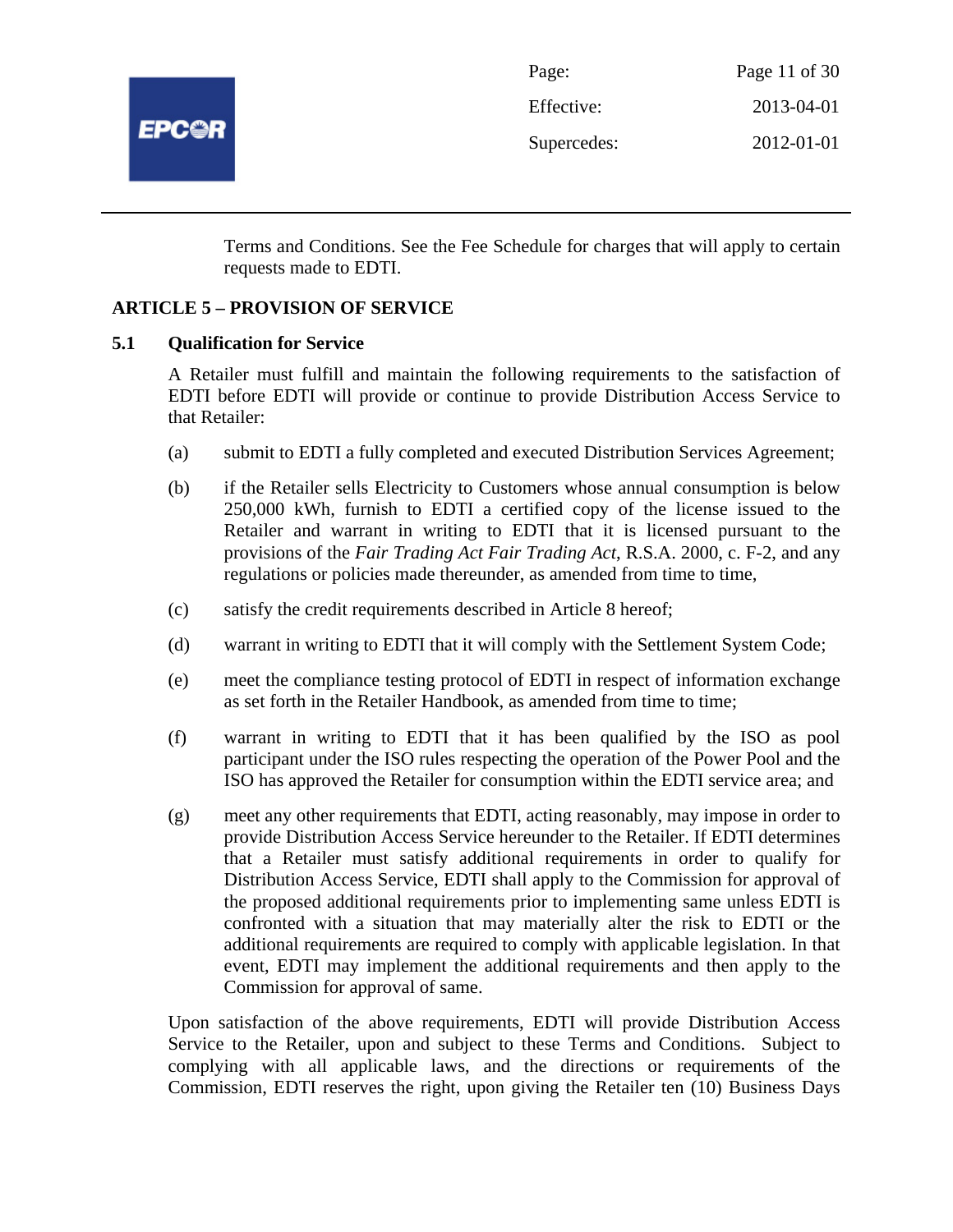

notice and acting reasonably, to discontinue Distribution Access Service to the Retailer if at any time the Retailer fails to meet the above requirements.

## **5.2 Application for Enrollment of Customers of Retailer**

In order to initiate the provision of Distribution Access Service by EDTI, the Retailer shall complete and provide to EDTI an enrollment for Distribution Access Service in accordance with the Retailer Handbook and in compliance with the Settlement System Code.

EDTI will, subject to these Terms and Conditions, accept an application by a Retailer for provision of Distribution Access Service to a Customer hereunder and recognize the Retailer as the Retailer of Record for the particular Customer. EDTI reserves the right, but is not obligated, to verify the identity of the Customer and the accuracy of the Customer Information. EDTI may reject the application if any information required in the application, including the Customer Information and Retailer Identification, provided by the Retailer is false, incomplete or inaccurate in any respect.

Enrollments will be processed by EDTI on a first-come, first-served basis. Each enrollment will be time and date-stamped when received by EDTI. If more than one enrollment is received for a Site while an earlier enrollment is pending; only the first valid enrollment received by EDTI shall be processed that day.

EDTI reserves the right to refuse Distribution Access Service at any Site to any Customer of the Retailer who is indebted to EDTI. The Retailer will not be liable to EDTI for any outstanding indebtedness of the Customer to EDTI, which accrued prior to the enrollment of the Customer with the Retailer. However, the Retailer will be liable for all outstanding indebtedness while the Retailer remains the Retailer of Record for the Customer.

EDTI may assess a charge for processing an enrollment as set forth in the Fee Schedule.

## **5.3 De-enrollment as Retailer**

To de-enroll as Retailer of Record for a particular Customer, a Retailer shall, at least seven (7) Business Days (or such other time as may be required under the System Settlement Code) before the de-enrolment is to take effect, complete and provide to EDTI a notice of de-enrolment pursuant to the Settlement System Code. EDTI may reject the notice of de-enrolment if EDTI determines that any information required in the notice, including Customer Information, provided by the Retailer is false, incomplete or inaccurate in any respect. EDTI reserves the right, but is not obligated, to verify the identity of the Customer and the accuracy of the Customer Information. Upon receipt of a notice of de-enrolment from a Retailer, EDTI will either: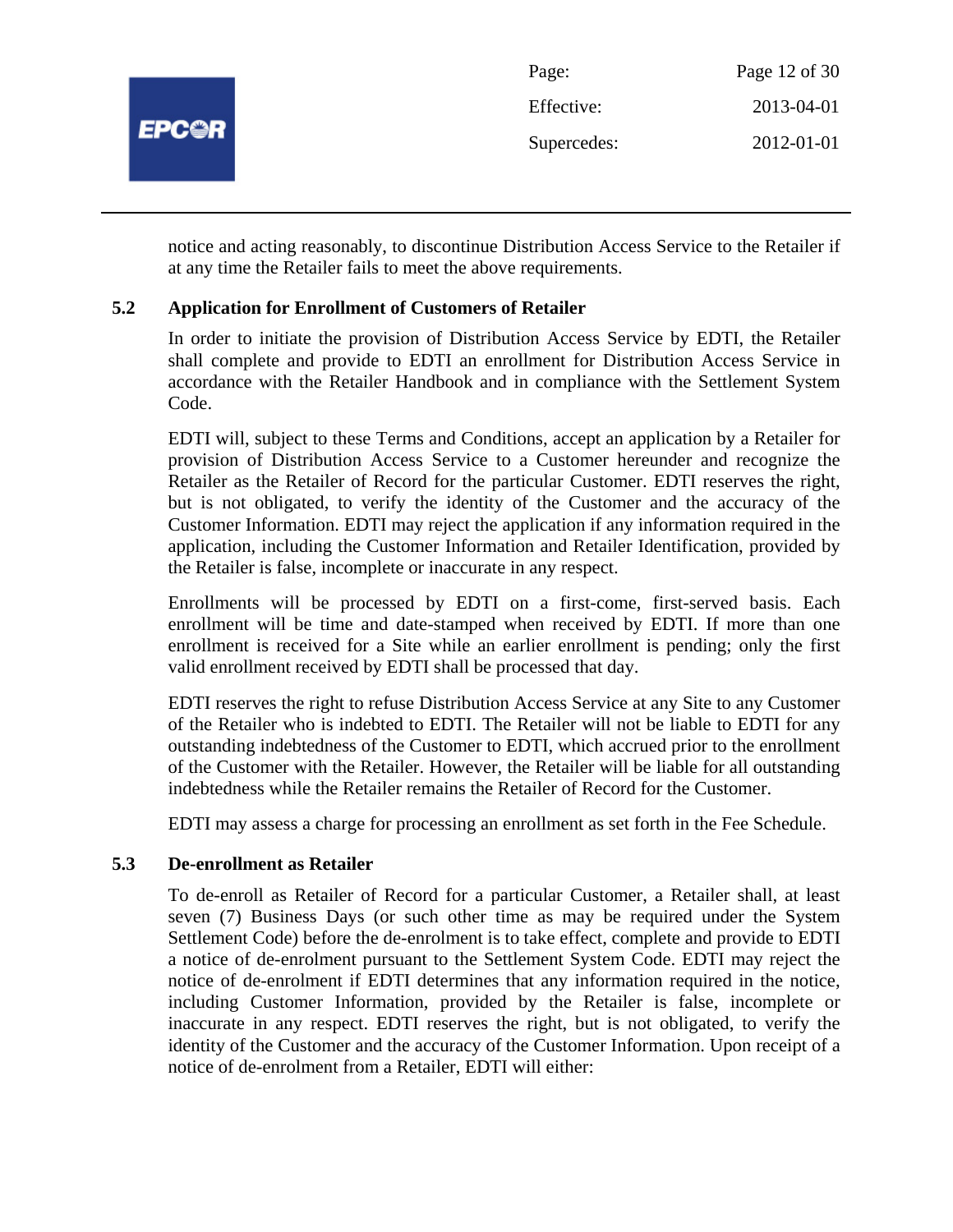

- (a) process the de-enrolment within seven (7) Business Days (or such other time as may be required under the System Settlement Code); or
- (b) notify the Retailer within two (2) Business Days (or such other time as may be required under the System Settlement Code) that the notice of de-enrolment has been rejected and the reasons for such rejection. Upon receipt of a rectified notice of de-enrolment, EDTI will, within seven (7) Business Days (or such other time as may be required under the System Settlement Code), process the de-enrolment.

## **ARTICLE 6 – BILLING AND PAYMENT**

## **6.1 Billing**

EDTI will bill Retailers the amounts payable for Distribution Tariff Services in accordance with these Terms and Conditions and the *Billing Regulation, 2003*, A.R. 159/2003, as amended from time to time.

EDTI will bill the Retailer each billing cycle for Distribution Access Service and Miscellaneous Services provided by EDTI in relation to Customers for which the Retailer is the Retailer of Record for the period prior to the billing period plus any other amounts owing by the Retailer under EDTI's Distribution Tariff including these Terms and Conditions and the Rate Schedule.

EDTI will not assume any billing or collection obligations or responsibilities related to billing Customers or collecting from Customers for, or on behalf of, a Retailer. The Retailer shall process Customer payments and handle collection responsibilities. EDTI may, at its sole discretion and in addition to any other remedies available to it, terminate Distribution Tariff Services to the Retailer, if such Retailer does not pay all outstanding bills in accordance with these Terms and Conditions.

EDTI reserves the right to bill the Customer directly for any amounts required to be provided by the Customer under the Terms and Conditions for Distribution Connection Services.

## **6.2 Determination of Applicable Rates**

EDTI bills the Retailer of Record based on the charges set out in its Rate Schedules in the Distribution Tariff. EDTI's Rate Schedules indicate to what type of service each Rate Schedule applies. Each Point of Service is billed as a separate service. EDTI's applicable Distribution Tariff Policies will apply to the determination of the charges.

The rate selection criteria are specified on each Rate Schedule. If the operational characteristics of the Point of Service change and subsequently a different rate is applicable, the Customer may be required to pay an additional Customer Contribution under the Terms and Conditions for Distribution Connection Services. A change of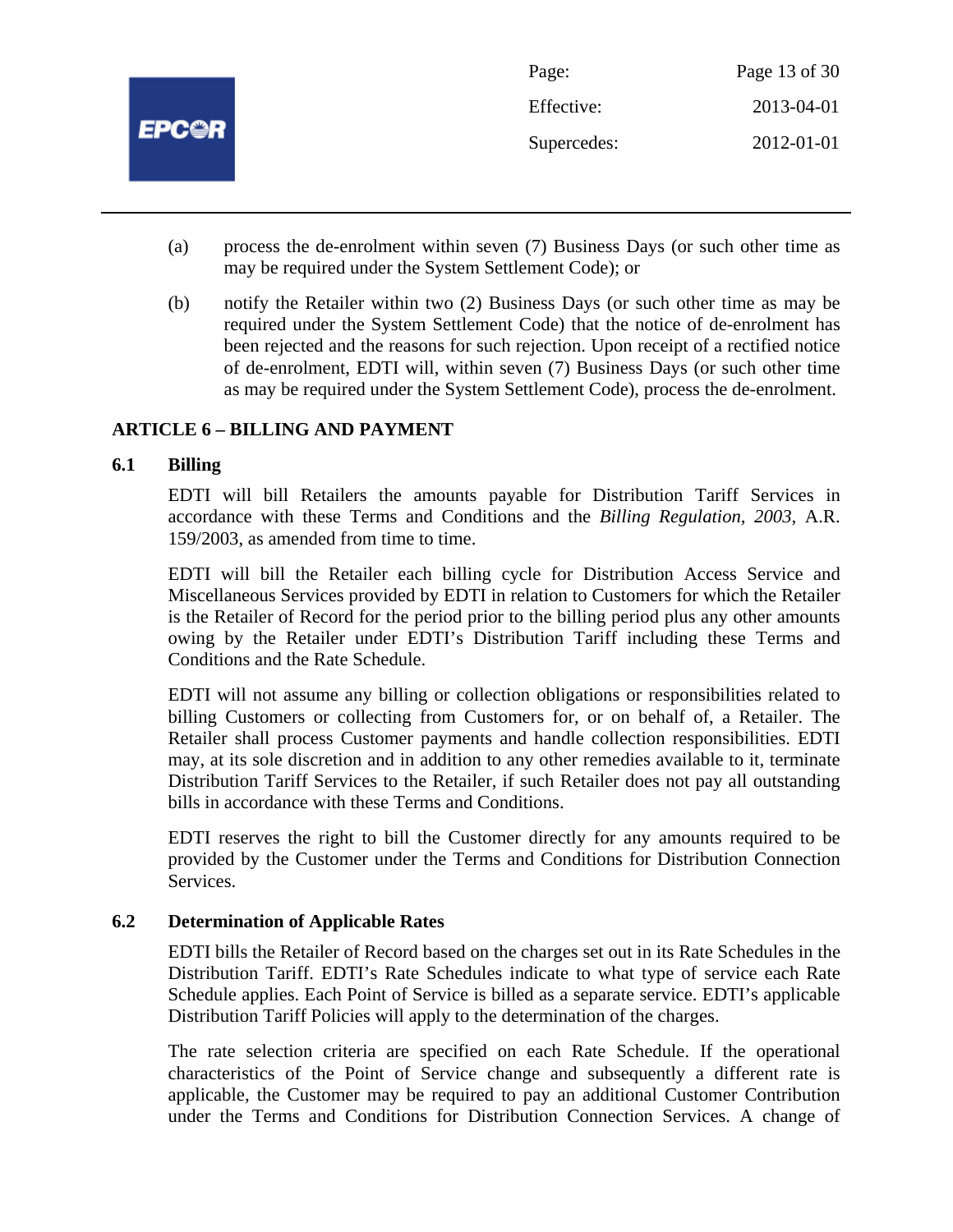

| Page:       | Page 14 of 30 |
|-------------|---------------|
| Effective:  | 2013-04-01    |
| Supercedes: | 2012-01-01    |

service under this section will not be made more than once in any twelve (12) month period.

## **6. 3 Minimum Charges**

A Minimum Charge will be calculated in accordance with the Rate Schedules.

## **6. 4 Billing Period and Information for Distribution Access Service**

The billing period for the Retailer in respect of Distribution Access Service is generally the calendar week directly proceeding the week in which the associated bill is issued to the Retailer. The amount charged to the Retailer for the billing period reflects the aggregate of charges for Distribution Access Service provided to Customers of the Retailer, with consumption periods that end within the billing period.

A bill to the Retailer for Distribution Access Service will set out the following information with respect to the billing period for which the bill is rendered:

- (a) the total amount due from the Retailer for Distribution Access Service provided by EDTI to Customers of the Retailer;
- (b) details of the amount due from the Retailer for Distribution Access Service provided by EDTI as applicable to each of the Retailer's Customers; and
- (c) any other information required to be provided by EDTI to the Retailer on a bill pursuant to the Act and Regulations.

## **6. 5 Billing Period and Information for Miscellaneous Services**

The billing period for the Retailer in respect of Miscellaneous Services is generally the calendar month directly preceding the month in which the associated bill is issued to the Retailer. The amount charged to the Retailer for the billing period reflects the aggregate of charges for Miscellaneous Services provided to the Retailer within the billing period.

A bill to the Retailer for Miscellaneous Services will set out the following information with respect to the billing period for which the bill is rendered:

- (a) the total amount due from the Retailer for Miscellaneous Services provided by EDTI to the Retailer;
- (b) any other information required to be provided by EDTI to the Retailer on a bill pursuant to the Act and Regulations.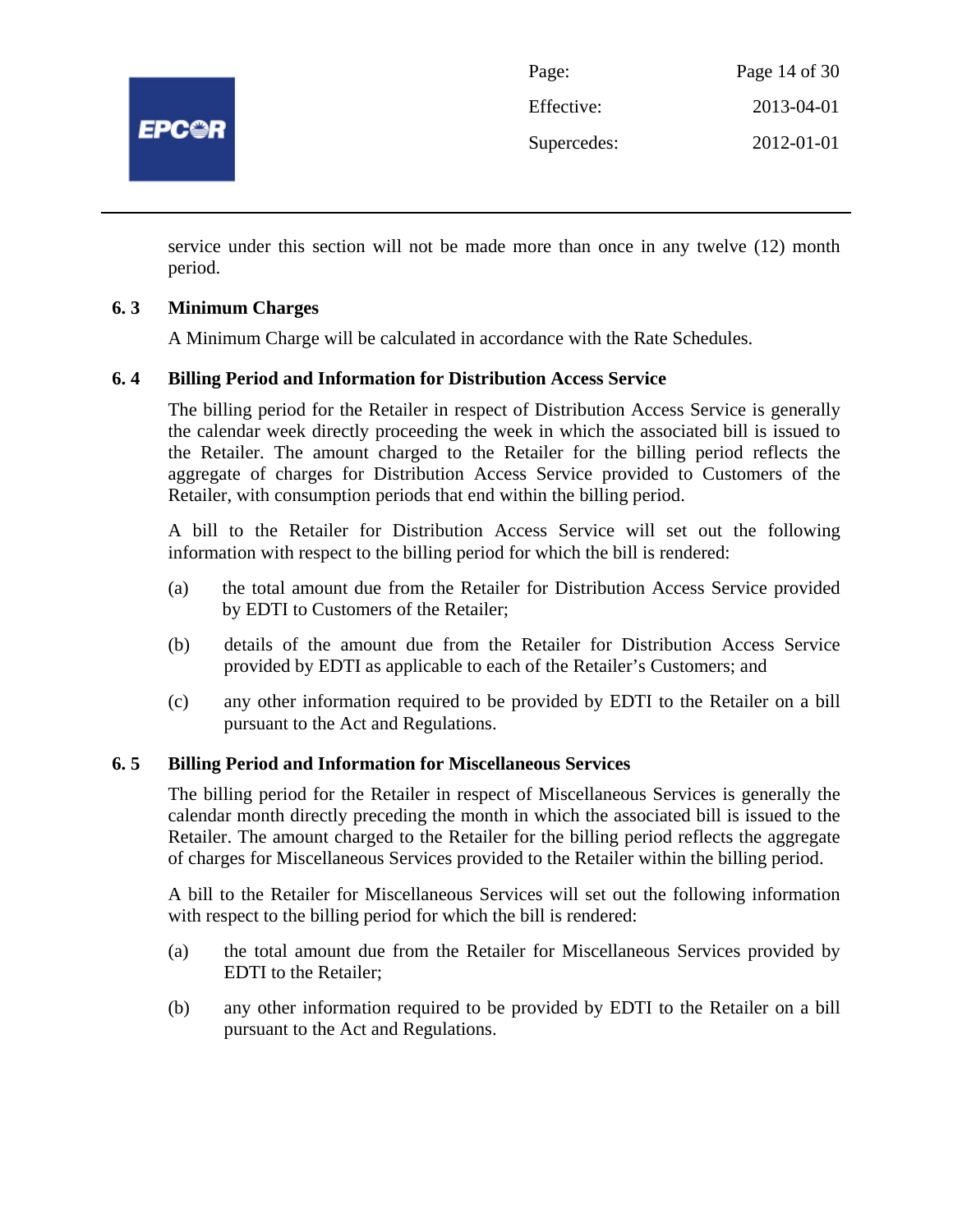|              | Page:       | Page 15 of 30 |
|--------------|-------------|---------------|
|              | Effective:  | 2013-04-01    |
| <b>EPC@R</b> | Supercedes: | 2012-01-01    |
|              |             |               |

#### **6.6 Payment and Collection**

The Retailer shall pay to EDTI, on or before the (fifth)  $5<sup>th</sup>$  Business Day following the Business Day on which the Retailer was invoiced for Distribution Access Service and on or before the (twentieth)  $20<sup>th</sup>$  Business Day following the Business Day on which the Retailer was invoiced for Miscellaneous Services, the amount invoiced by EDTI for the preceding period.

EDTI will establish an electronic billing and payment procedure for the payment of services hereunder. Notwithstanding such procedure, EDTI will accept payment by cash or cheque if agreed to by EDTI. A bill will be deemed to have been paid when a valid payment has been received by EDTI for the full amount of the bill by way of cheque or electronic fund transfer.

Should the Retailer dispute any amount owing, the Retailer shall nonetheless pay such disputed amount and subject the dispute for resolution in accordance with these Terms and Conditions. Following resolution of any such dispute, EDTI will return any amount found owing to the Retailer forthwith. Subject to the RRO Regulation, the right or ability of either EDTI or a Retailer to dispute a bill provided hereunder shall only apply to bills rendered during a period of twelve (12) months prior to the date that the disputing party first gives notice of such dispute to the non-disputing party.

The Retailer shall pay all amounts owed to EDTI for any of the Distribution Access Service provided by EDTI whether or not the Customer has paid the Retailer.

Failure to receive a bill in a timely way does not release a Retailer from the obligation to pay the amount owing on the bill.

## **6.7 Late or Unpaid Bills**

If a Retailer defaults or is late in paying charges, EDTI shall assess a late payment fee of 1% of the amount of a weekly bill and 2% per month (26.82% per annum) of the amount on monthly bills.

## **6.8 Adjustment of Bills in Event of Billing Error**

Where EDTI overcharges or undercharges on a bill as a result of a billing error including, but not limited to, incorrect meter reads or any calculation, rate application or clerical errors, EDTI shall render an adjusted bill for the amount of the undercharge, without interest, and shall issue a refund or credit to the Retailer for the amount of the overcharge, without interest, in accordance with the following procedures:

(a) If a Retailer is found to have been overcharged due to billing error, EDTI will calculate the amount of the overcharge (for refund to the Retailer on the Retailer's next bill following the discovery of the billing error) for those billing periods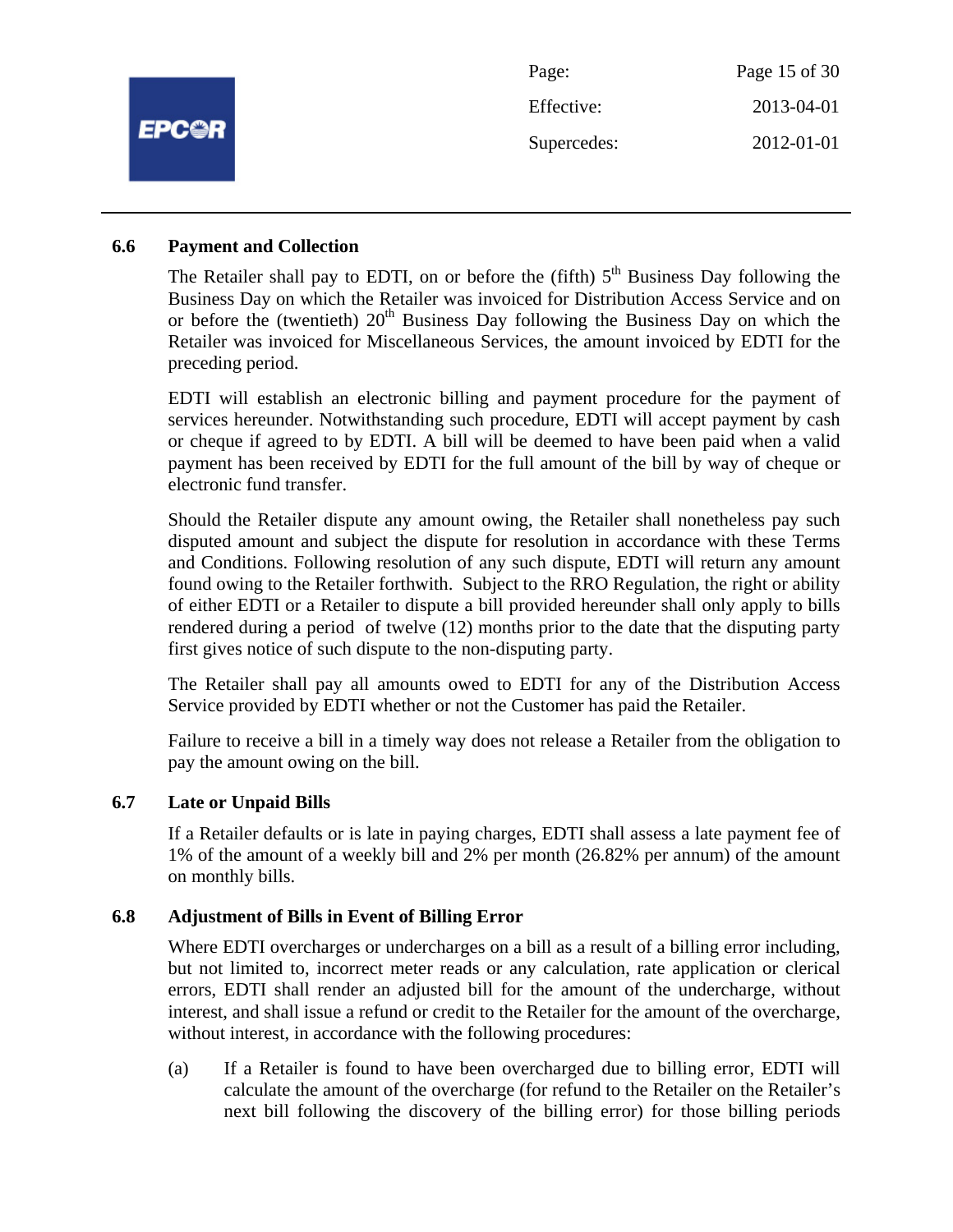

| Page:       | Page 16 of 30 |
|-------------|---------------|
| Effective:  | 2013-04-01    |
| Supercedes: | 2012-01-01    |

during which a billing error occurred up to a maximum of eight (8) years immediately preceding the month in which the billing error was discovered. However, if the period of billing error cannot be determined with reasonable accuracy, the overcharge will be calculated for the three (3) month period immediately proceeding the month in which the billing error was discovered.

(b) If a Retailer is found to have been undercharged due to billing error, subject to the RRO Regulation, EDTI will bill the Retailer for those billing periods during which a billing error occurred up to a maximum of eleven (11) months immediately preceding the month in which the billing error was discovered. However, if the period of billing error cannot be determined with reasonable accuracy, the undercharge will be calculated for the three (3) months period immediately proceeding the month in which the billing error was discovered.

Notwithstanding (a) and (b) above, where the rate that applies to a site is Direct Connect or DC under EDTI's Rate Schedules, any credit or debit resulting from an overcharge or undercharge on a bill in respect of the site as a result of a billing error will be addressed in accordance with the applicable provisions of the Independent System Operator's approved Terms and Conditions of Service and the ISO Rules & Standards.

Whenever EDTI adjusts any bills to the Retailer in the event of billing error, and issues an adjusted bill to the Retailer in respect thereof, the Retailer shall be responsible for adjusting bills and issuing refunds or credits as appropriate to the affected Customers.

EDTI may assess a charge to the Retailer for reviewing billing as set forth in the Fee Schedule, where EDTI has not been responsible for any billing error.

## **6.9 Unauthorized Use**

Where EDTI determines that there has been unauthorized use of electric service at a Site including, but not limited to, meter tampering, unauthorized connection or reconnection, theft or fraud whereby EDTI is denied full compensation for Distribution Access Service provided, EDTI may make changes in its meters, appliances or facilities or take other appropriate corrective action, including where necessary the disconnection of the Service Connection for the Site and will bill the Retailer of Record for the Site for EDTI's estimate of such unauthorized use. Nothing in this Section shall limit any other rights or remedies that EDTI may have in connection with such unauthorized use.

## **6.10 Collection of Taxes**

EDTI shall collect from the Retailer all franchise fees and sales, excise or other taxes imposed by governmental authorities that are applicable to Distribution Tariff Services, including Distribution Access Service and Miscellaneous Services, provided by EDTI to Customers of the Retailer.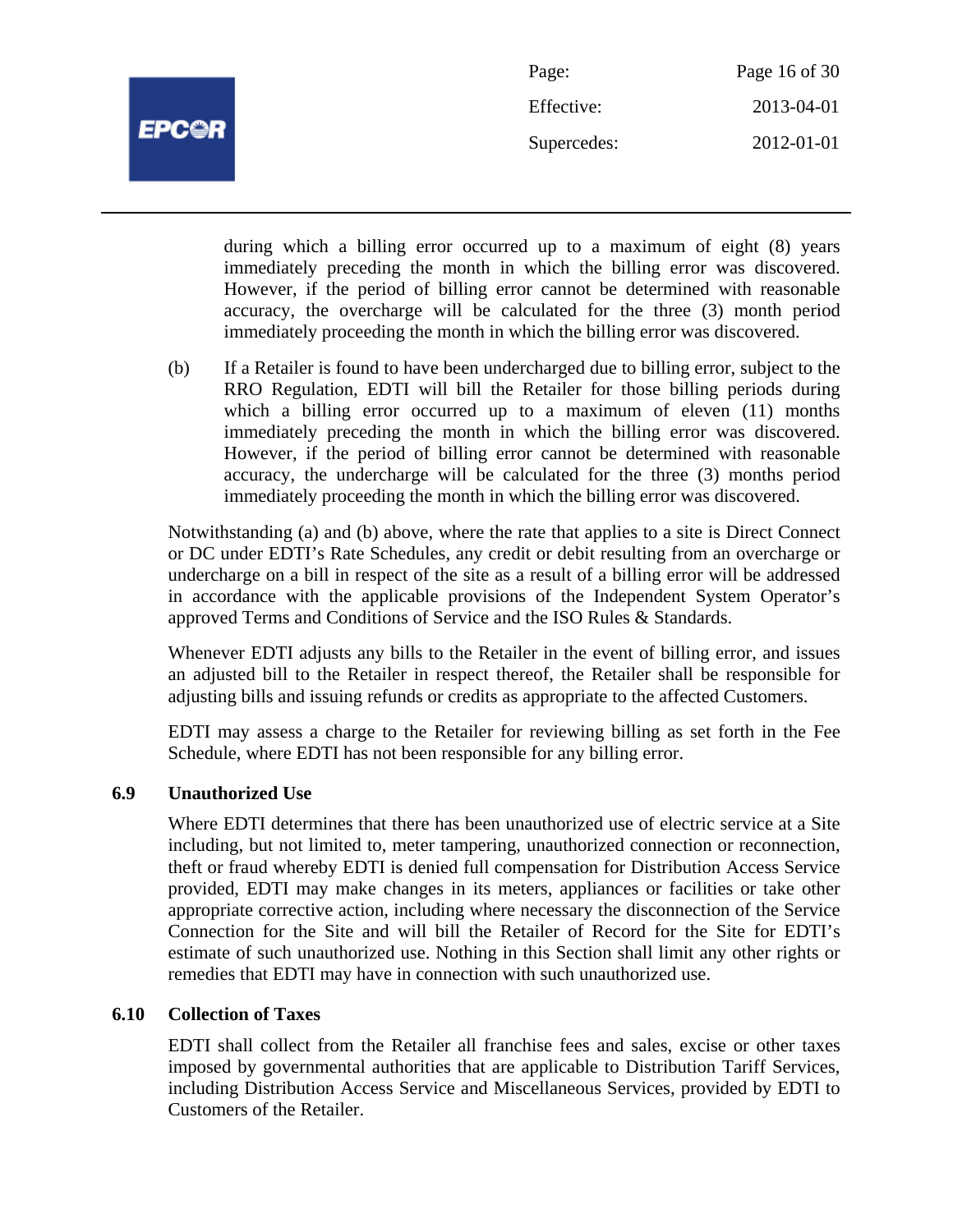|              | Page:       | Page 17 of 30 |
|--------------|-------------|---------------|
| <b>EPC@R</b> | Effective:  | 2013-04-01    |
|              | Supercedes: | 2012-01-01    |
|              |             |               |

## **ARTICLE 7 – DISCONTINUANCE OF DISTRIBUTION ACCESS SERVICE**

## **7.1 Discontinuance at Request of Customer**

Customers arrange termination of Distribution Access Service through their Retailer of Record. If Distribution Access Service is no longer required, the Retailer of Record must notify EDTI at least five (5) Business Days before the service is to be discontinued.

#### **7.2 Discontinuance by De-energization**

A Retailer may request that EDTI De-energize a Site. To discontinue Distribution Access Service through De-energization, a Retailer shall, at least five (5) Business Days (or such other time as may be required under the System Settlement Code) before the site is to be De-energized, complete and provide to EDTI a notice of De-energization pursuant to the requirements of the Retailer Handbook and the Settlement System Code. Such notice of De-energization shall clearly specify the Retailer's reasons for seeking to De-energize a site.

EDTI reserves the right, but is not obligated, to verify the identity of the Customer of the Retailer pursuant to which De-energization has been requested, and the accuracy of the Customer Information that has been provided by the Retailer.

Upon receipt of such notice EDTI will either:

- (a) process the De-energization within five (5) Business Days (or such other time as may be required under the System Settlement Code); or
- (b) notify the Retailer within two (2) Business Days (or such other time as may be required under the System Settlement Code) that the notice of De-energization has been rejected and the reasons for such rejection. Upon receipt of the rectified notice of De-energization, EDTI will, within five (5) Business Days (or such other time as may be required under the System Settlement Code), process the Deenergization.

Notwithstanding the foregoing:

- (c) EDTI may reject the notice of De-energization if EDTI, acting reasonably, determines that any information required in the application, including the Customer Information provided by the Retailer, is false, incomplete or inaccurate in any respect;
- (d) EDTI will not process a De-energization if:
	- (i) EDTI believes De-energization could cause any actual or threatened danger to life or property or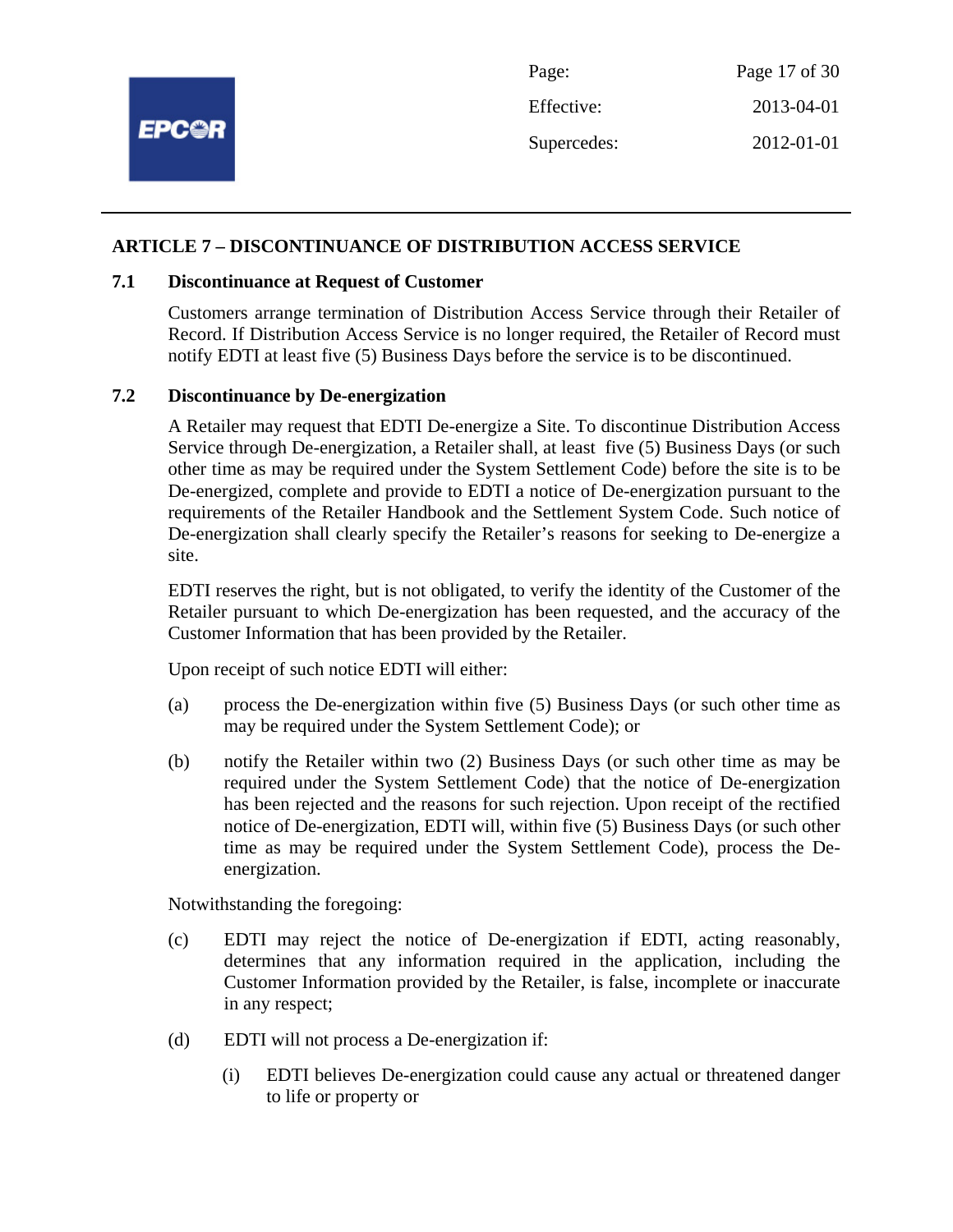

| Page:       | Page 18 of 30 |
|-------------|---------------|
| Effective:  | 2013-04-01    |
| Supercedes: | 2012-01-01    |

(ii) the Customer is a residential rate classification Customer, the request for the De-energization is for non-payment and the De-energization would occur at any time during the period from October 15 to April 15 or at any other time when the temperature is forecast to be below 0 degrees Celsius in the 24 hour period immediately following the proposed De-energization provided that EDTI may, in its discretion, install a device to limit or reduce the amount of Energy provided to the Customer.

At the request of the Retailer or the Customer, EDTI will leave all of its Facilities in place after the Point of Service has been de-energized provided that, if the Point of Service remains de-energized for a period in excess of three (3) months, EDTI may remove its Facilities.

Upon De-energization, the Retailer will remain as the Customer's Retailer of Record unless a De-Select Request is submitted by the Retailer to EDTI and the process has been completed successfully.

The Retailer is responsible to ensure that its Customer is provided notice of a Deenergization and for the consequences of the De-energization. EDTI will have no liability for any disputes between the Customer and the Retailer in relation to a De-energization.

## **7.3 Discontinuance by EDTI**

EDTI may discontinue Distribution Access Service to a Retailer if any of the following occur:

- (a) if the Retailer sells Electricity to Customers whose annual consumption is below 250,000 kWh, the Retailer's license issued pursuant to the *Fair Trading Act,*R.S.A. 2000, c. F-2, has been revoked or not renewed, or
- (b) the Retailer has failed to meet its obligations under these Terms and Conditions or its Distribution Services Agreement with EDTI, or
- (c) the Retailer has failed to meet its security requirements pursuant to Article 8

Notification of discontinuance will be made electronically to the Retailer.

## **ARTICLE 8 – SECURITY REQUIREMENTS**

## **8.1 Security**

The Retailer shall provide the security deposit required under the Distribution Tariff Regulation to ensure that the Retailer is and remains of sufficient financial standing to meet its ongoing financial obligations.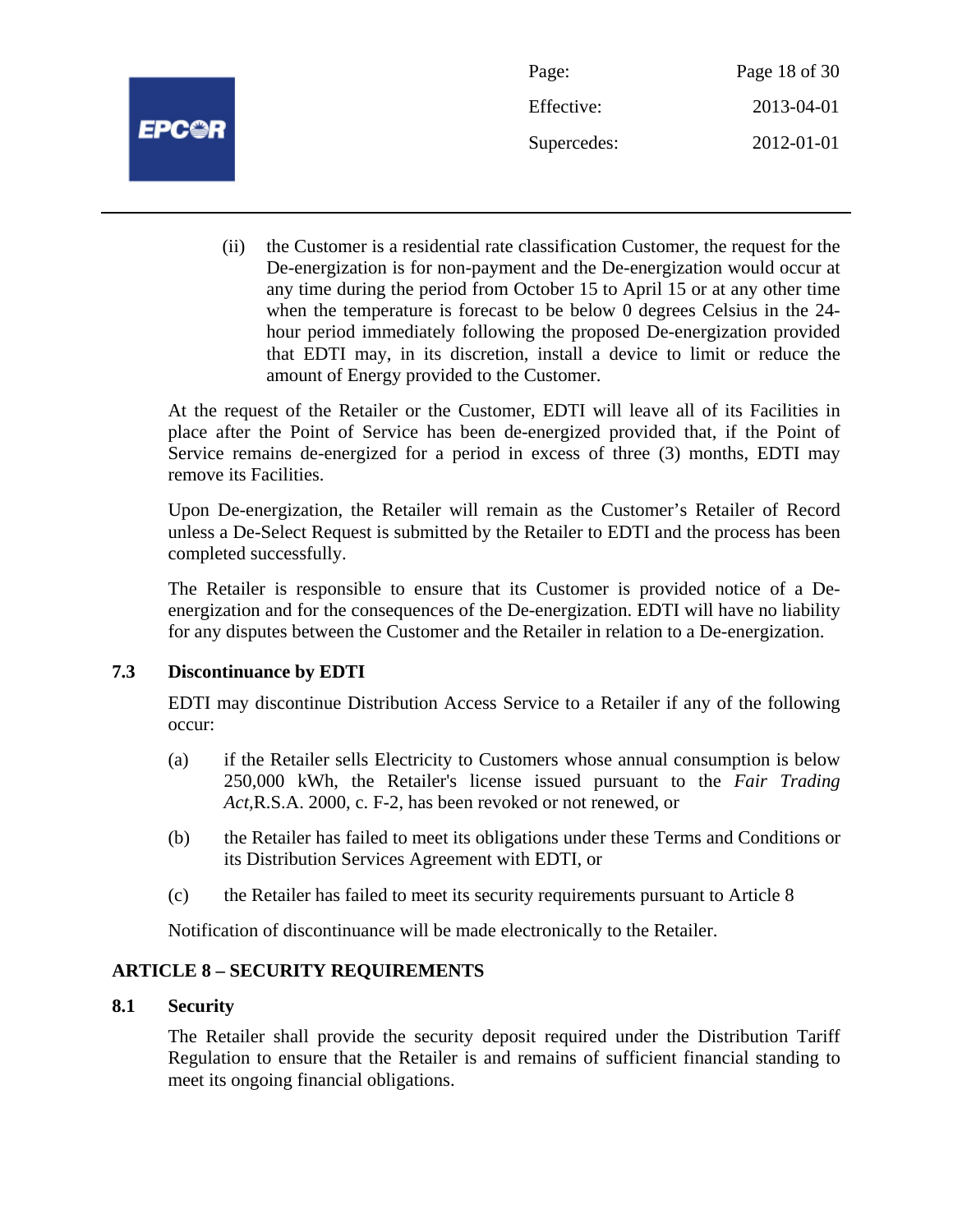|                     | Page:       | Page 19 of 30 |
|---------------------|-------------|---------------|
| <i><b>EPC@R</b></i> | Effective:  | 2013-04-01    |
|                     | Supercedes: | 2012-01-01    |
|                     |             |               |

The Retailer's application to EDTI for service under the Distribution Tariff must include the Retailer's projected value of its payments to EDTI under EDTI's Distribution Tariff over the period provided in section 8 of the Distribution Tariff, the Retailer's current Credit Rating, if it is seeking a reduction in its security deposit, and the current Credit Rating of any proposed guarantors, if the Retailer's security deposit will include a guarantee.

For the purposes of projecting the Retailer's payments under EDTI's Distribution Tariff pursuant to section 8(2)(b) of Distribution Tariff Regulation the total of:

- (a) twenty (20) days; plus
- (b) the number of days between consecutive bills issued by EDTI to the Retailer; plus
- (c) the number of days from the issuance of a bill by EDTI until payment is due from the Retailer;

shall equal thirty-four (34) days.

EDTI will confirm the Credit Rating of the Retailer, if provided, and the Credit Rating of any guarantor, if any, providing a guarantee as a security deposit. If the Retailer or guarantor has obtained more than one Credit Rating, the lowest Credit Rating will be used in the assessment.

EDTI, subject to review and assessment, shall confirm the amount of security required to be provided by the Retailer, taking into account any reduction that the Retailer may be entitled to under section 9 of the Distribution Tariff Regulation and notify the Retailer of its security requirement within twenty (20) Business Days of the Retailer's complete application for Distribution Access Service.

Subject to section 9 of the Distribution Tariff Regulation, the Retailer shall provide security in the form of a financial deposit, a bond, an irrevocable letter of credit or an irrevocable guarantee from a person, other than the Retailer, with a Credit Rating, or a combination thereof, in each case in a form acceptable to EDTI.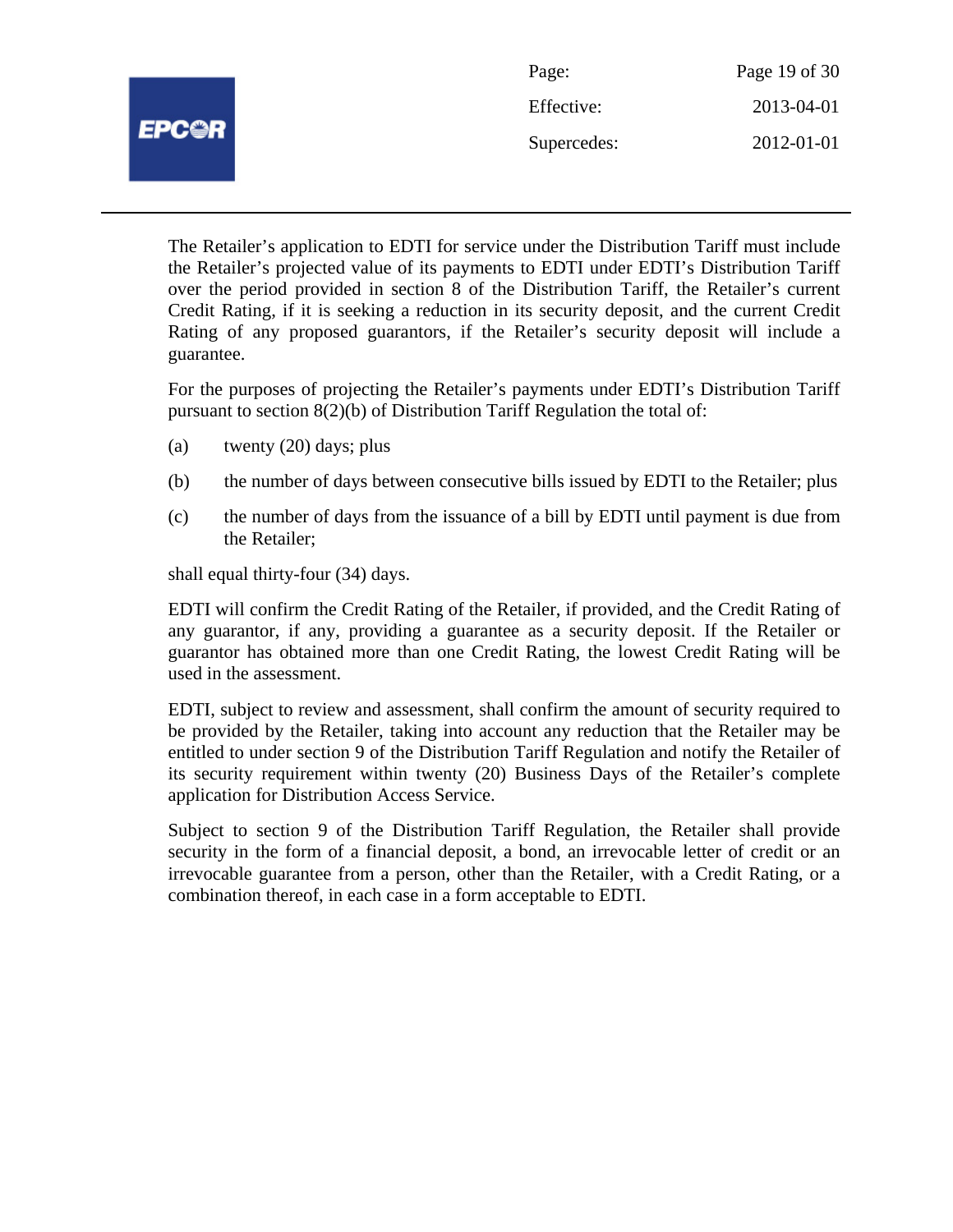|              | Page:       | Page 20 of 30 |
|--------------|-------------|---------------|
| <b>EPC@R</b> | Effective:  | 2013-04-01    |
|              | Supercedes: | 2012-01-01    |
|              |             |               |

## **8.2 Maintenance of Security**

As required by section 8 of the Distribution Tariff Regulation, if a retailer's actual outstanding charges under EDTI's Distribution Tariff are materially greater than the projected value provided by the Retailer under Section 8.1 of these Terms and Conditions, EDTI will update the projection and, if additional security is required based on the updated projection, require the Retailer to provide additional security. The Retailer must provide the additional security within five (5) Business Days of EDTI's request to do so as required under section 8 of the Distribution Tariff Regulation.

A Retailer whose security deposit has been reduced pursuant to the Distribution Tariff Regulation by virtue of its Credit Rating shall report to EDTI any downgrading of its Credit Rating within two (2) Business Days of the downgrading and must provide any additional security required as a result of the downgrading within five (5) Business Days of the downgrading as required under section 9 of the Distribution Tariff Regulation.

If the Retailer fails to provide any additional security that it is required to provide, EDTI reserves the right to suspend the provision of additional Distribution Access Service until the Retailer provided EDTI with the required security.

A Retailer must maintain the required amount of security deposit until all obligations of the Retailer under EDTI's Distribution Tariff are satisfied.

## **8.3 Use of Security**

If a Retailer defaults in paying any amounts owing under EDTI's Distribution Tariff, EDTI will provide the Retailer notice as required by section 12 of the Distribution Tariff Regulation and will be entitled to draw on the security deposit of the Retailer to recover the Retailer's arrears including any accrued interest if they are not paid within three (3) Business Days after the date of the notice, provided that EDTI shall be entitled to draw on the security deposit without notice if, in the opinion of EDTI, the giving of such notice would impair EDTI's ability to make a claim against the Retailer's security or to deduct the unpaid arrears from the Retailer's financial deposit. EDTI may require additional security to replace the security drawn down because of the default by the Retailer. The Retailer must provide the additional security within five (5) Business Days of EDTI's request to do so.

## **8.4 Suspension of Service**

If the Retailer fails to provide any security that it is required to provide under this Article 8, EDTI reserves the right to suspend the provision of additional Distribution Access Service until the Retailer provides EDTI with the required security.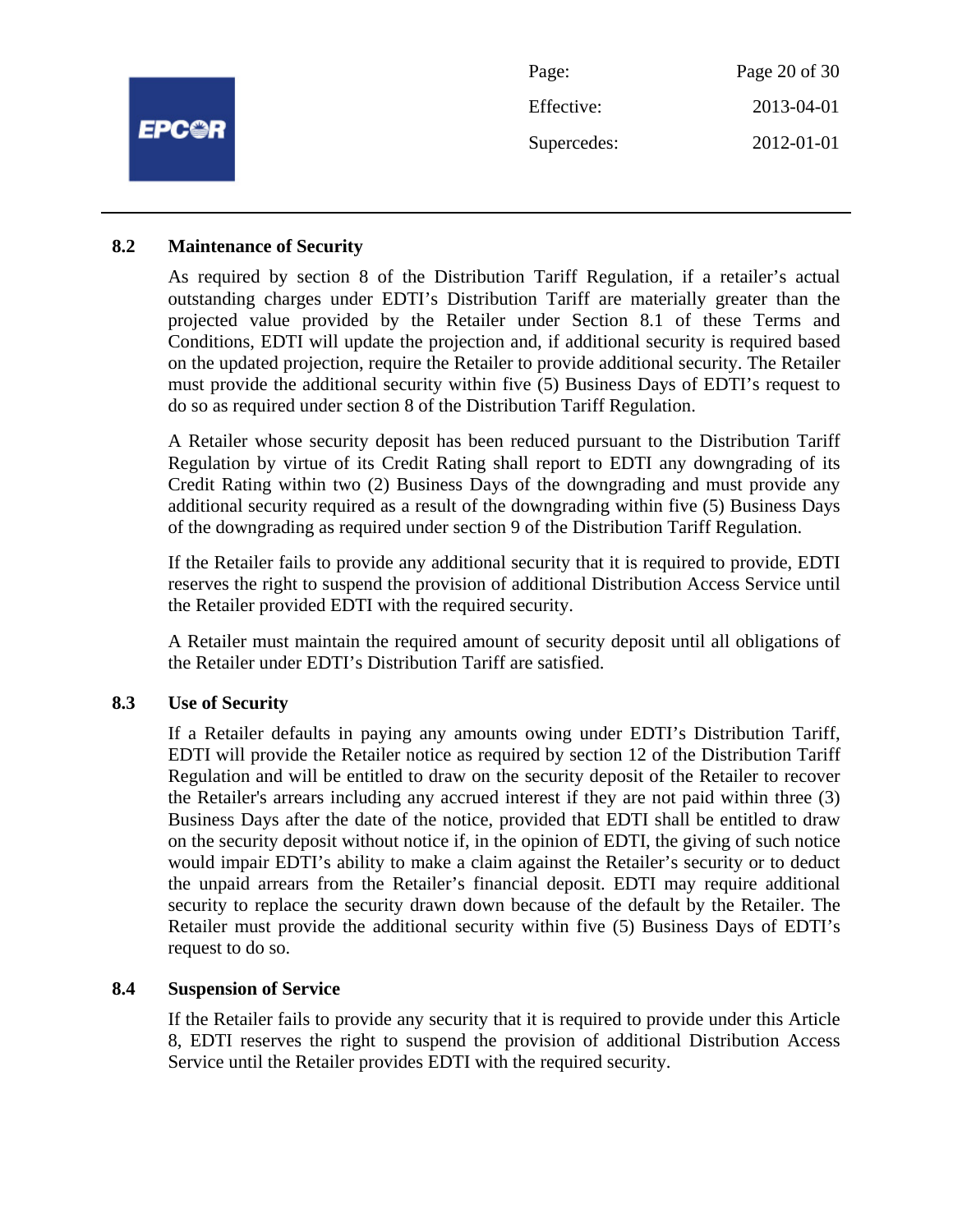

## **8.5 Costs of Security**

All costs associated with the provisions of the security required to be provided by a Retailer for its obligations under EDTI's Distribution Tariff are the responsibility of the Retailer.

## **ARTICLE 9 – METERING**

#### **9.1 Meter Reading**

EDTI shall make an actual meter reading for each Point of Service for which it provides Distribution Access Service for Customers of the Retailer in accordance with EDTI's meter reading schedule. At the request of a Retailer of Record, EDTI shall make an actual meter reading, off-cycle, as may be requested by the Retailer and EDTI will charge the Retailer for additional meter reading expense as set forth in the Fee Schedule.

## **9.2 Record**

An accurate record of meter readings will be kept by EDTI which will be the basis for billing by EDTI to the Retailer in accordance with the Distribution Tariff.

## **9.3 Estimated Consumption and Demand**

The amount of energy used by a Customer will be estimated by EDTI based on the best available sources of information and evidence in the following circumstances:

- (a) where the Customer's Point of Service is not metered;
- (b) where a meter is inaccessible due to conditions on the Customer's premises;
- (c) where the meter is not scheduled to be read;
- (d) where it is determined that the amount of energy used was different from that recorded or billed due to incorrect billing procedures;
- (e) where a meter reading schedule or a meter change creates a transition period in EDTI's billing cycle; or
- (f) if the seal of a meter is broken or if the meter does not register correctly, regardless of the cause.

For small general service Customers whose load requirements are small, consistent, and can be accurately predicted, the billing demand may be determined, at the sole discretion of EDTI, from the nameplate rating of the Customer's equipment rather than being metered.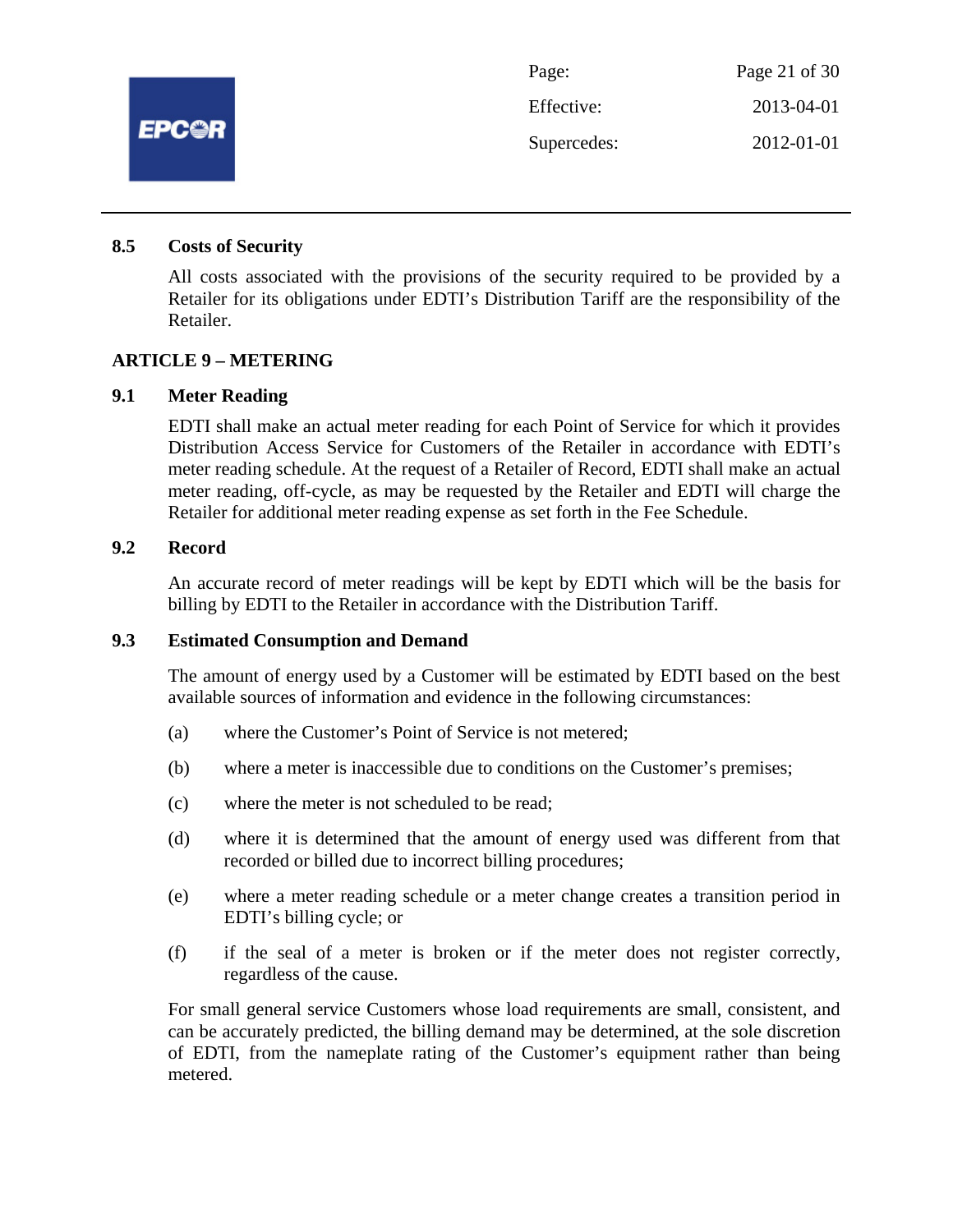

| Page:       | Page 22 of 30 |
|-------------|---------------|
| Effective:  | 2013-04-01    |
| Supercedes: | 2012-01-01    |

The demand of certain equipment which is used for short periods of time, such as arc welders, does not fully register on the thermal demand meters. Points of Service which include this type of equipment may be billed on an estimated demand.

If requested by the Retailer, EDTI will provide the Retailer with a description of the methodology used to estimate the use of energy by the Customers of the Retailer.

## **9.4 Other Metering Services**

At the request by the Retailer, or with the Retailer's consent, EDTI may provide other metering services, above standard metering service, in its discretion, acting reasonably, and may charge separate fees for such service.

## **9.5 Meter Testing**

At the request of a Retailer, EDTI shall arrange for on-site meter verification and if necessary, shall arrange for a meter to be tested by an official designated for that purpose by Measurement Canada or accredited agency as may, from time to time, be designated for this purpose. EDTI charges a fee as set forth in the Fee Schedule. If the meter is inaccurate, EDTI will refund the fee and make appropriate adjustments to the applicable Retailer's bills. If the meter is found to be accurate, EDTI will keep the fee to cover the cost of testing the meter.

## **9.6 Adjustments for Faulty Metering**

EDTI may make consumption and demand adjustments for faulty metering:

- (a) if the seal of a meter is broken or if the meter does not register correctly regardless of the cause;
- (b) when a Point of Service has been unmetered or incorrectly metered, regardless of the cause, or when a meter is found to be inaccurate in accordance with the *Electricity and Gas Inspection Act*, R.S. 1985, c. E-4 as amended from time to time; in these cases EDTI will make adjustments for a period not exceeding three (3) months, unless it can be shown that the error was due to some specific reported cause, the date of which can be fixed, in which case the actual date shall be used; or
- (c) where a Point of Service is unmetered and any seal attached to motors or other equipment is broken or any unauthorized change in the Facilities has been made.

Notwithstanding the section "Adjustment of Bills in Event of Billing Error", in any of the above noted cases EDTI may make adjustments for the lesser of the period of the error or one (1) year.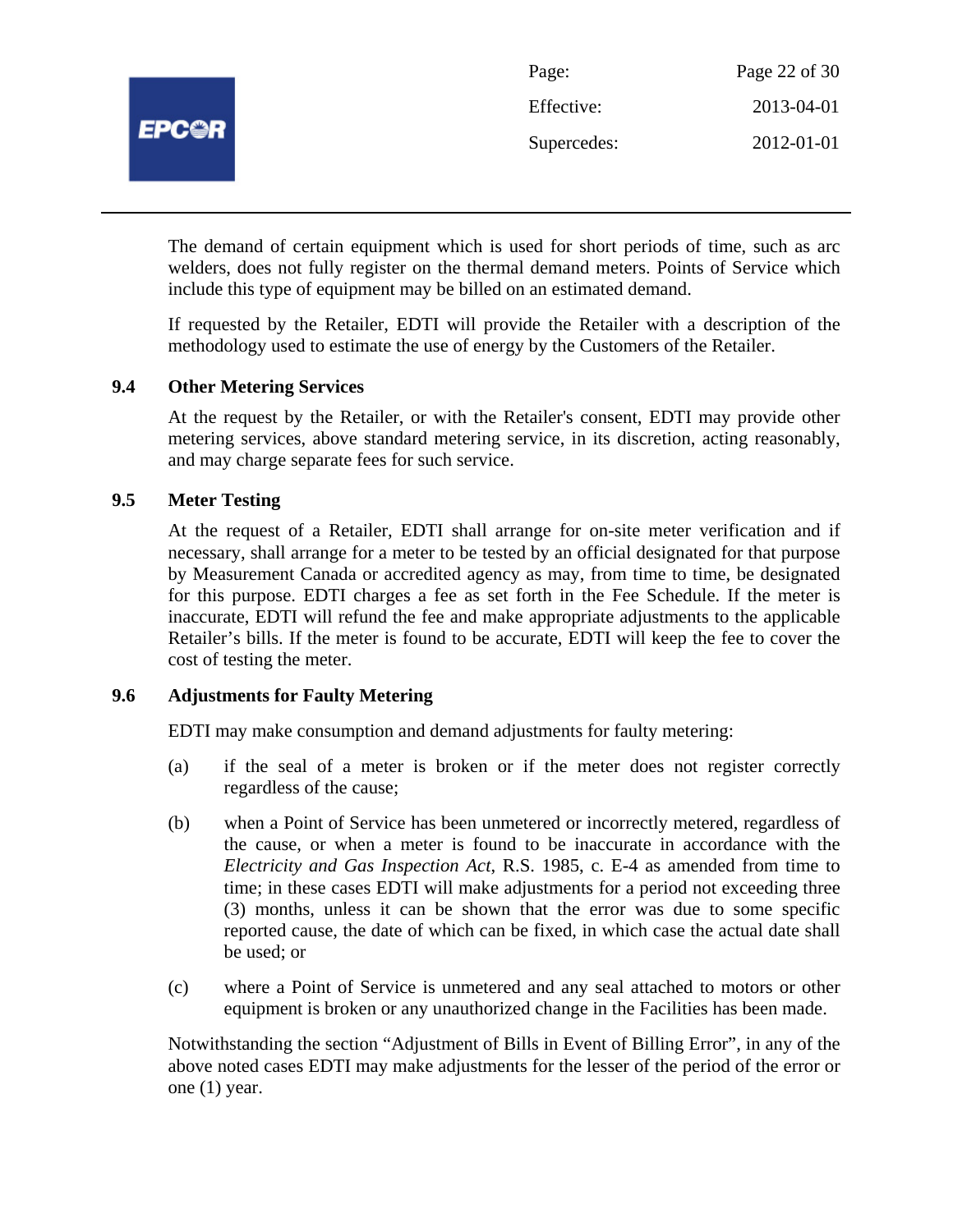

Page: Page 23 of 30 Effective: 2013-04-01 Supercedes: 2012-01-01

## **ARTICLE 10 – LOAD SETTLEMENT**

#### **10.1 Request for Information**

A Retailer may request profiling and settlement information above the basic service provisions for Load Settlement specified in the Settlement System Code providing:

- (a) the Retailer provides a written request to EDTI outlining the purpose for the additional settlement information; and
- (b) the additional settlement information applies only to the Customers of the Retailer.

Upon satisfaction of the above requirements, EDTI will advise the Retailer in a written proposal of the type of work, time of delivery and charges necessary to provide the additional settlement information to the Retailer.

## **10.2 Liability**

The process of Retailer Load estimation involves statistical samples and estimating error. EDTI shall not be responsible for any sampling or estimating errors and shall not be liable to any Retailer for any costs that are associated with such errors.

## **ARTICLE 11 – LIABILITY AND INDEMNITY**

## **11.1 EDTI Liability**

Notwithstanding any other provision of these Terms and Conditions or any provision of any agreement between EDTI and a Retailer relating to the provision of Distribution Tariff Services (an "EDTI Agreement") EDTI, its directors, officers, agents, employees and representatives ("EDTI Parties") shall not be liable to the Customer, its directors, officers, agents, employees and representatives (collectively, the "Retailer Parties" and, individually, a "Retailer Party") for any loss, injury, damage, expense, charge, cost or liability of any kind suffered or incurred by the Retailer Parties, or any of them, whether of a direct, indirect, special or consequential nature, howsoever or whensoever caused, and whether in any way caused by or resulting from the acts or omissions of the EDTI Parties, or any of them, except for direct property damages incurred by the Retailer as a direct result of a breach of these Terms and Conditions or applicable EDTI Agreement or other act or omission by an EDTI Party, which breach or other act or omission is caused by the negligence or willful act or omission of harm of such EDTI Party. Any liability under this Section will be limited to an amount in proportion to the degree to which the EDTI Party acting negligently or willfully is determined to be at fault. For the purpose of the foregoing and without otherwise restricting the generality thereof, "direct property damage" shall not include loss of revenue, loss of profits, loss of earnings, loss of production, loss of contract, cost of purchased or replacement capacity and energy, cost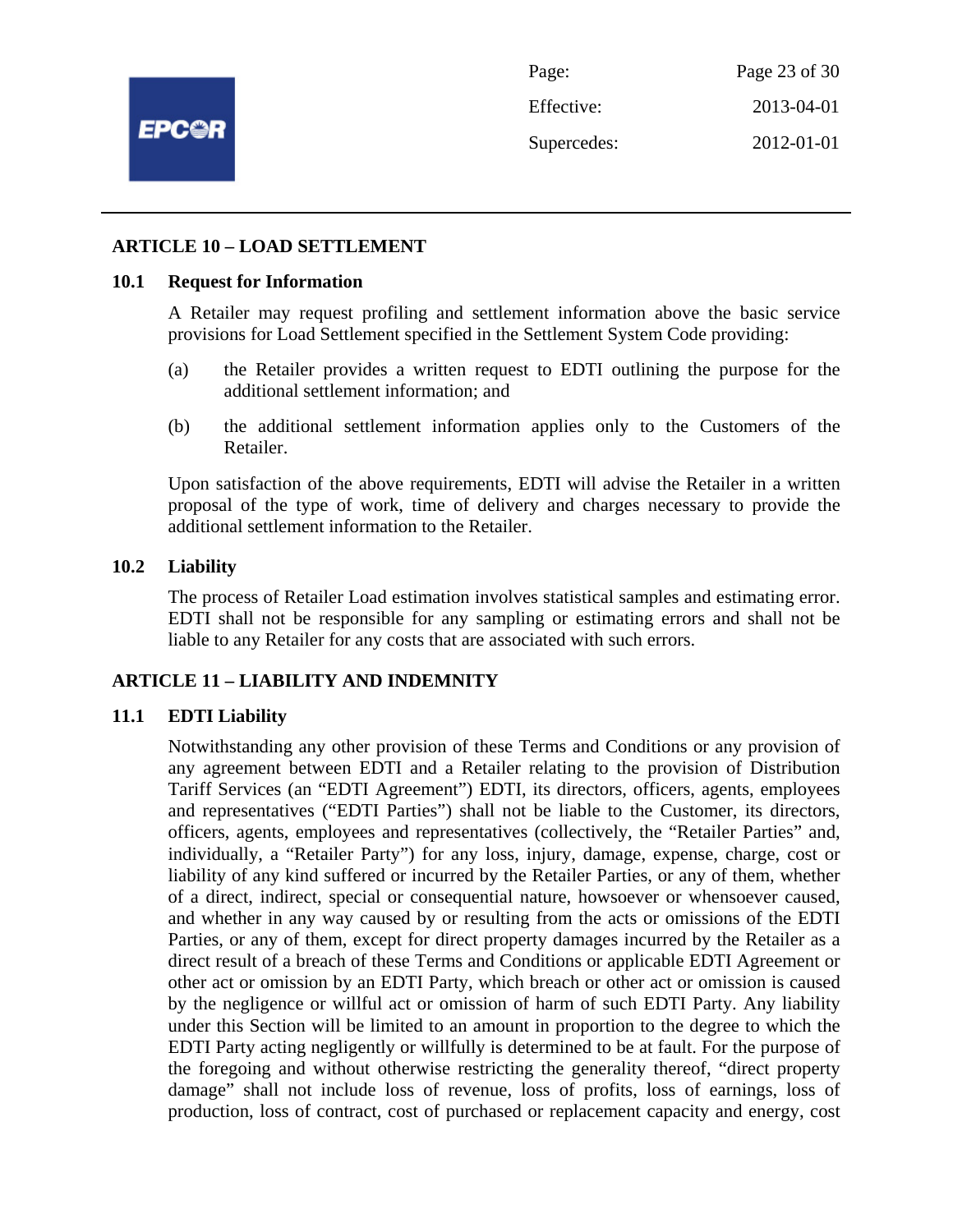

| Page:       | Page 24 of 30 |
|-------------|---------------|
| Effective:  | 2013-04-01    |
| Supercedes: | 2012-01-01    |

of capital, and loss of use of any facilities or property, or any other similar damage or loss whatsoever.

## **11.2 Release**

Subject to Section 11.1 above, none of the EDTI Parties (as defined above) will be liable to any of the Retailer Parties (as defined above) for any damages, costs, expenses, injuries, losses, or liabilities suffered or incurred by the Retailer Parties or any of them, howsoever and whensoever caused, and each Retailer Party hereby forever releases each of the EDTI Parties from any liability or obligation in respect thereof.

## **11.3 Retailer Liability**

## **11.3.1 General**

In addition to any other liability provisions set out in these Terms and Conditions or any provision in an EDTI Agreement (as defined above), a Retailer Party (as defined above) shall be liable for any damages, costs, expenses, injuries, losses, or liabilities suffered or incurred by EDTI Parties (as defined above), whether of a direct or indirect nature, caused by or arising from any acts or omissions of a Retailer Party that result in a breach ("Breach") of these Terms and Conditions or the applicable EDTI Agreement, or any negligent or willful acts or omissions of harm of a Retailer Party outside of a Breach. Any liability under this section will be limited to an amount in proportion to the degree to which the Retailer Party is at fault.

## **11.3.2 Indemnification by Retailer of EDTI for Third Party Claims**

- (a) A Retailer (the "Indemnitor") shall indemnify and hold harmless EDTI Parties (as defined above) ("Indemnitee(s)") from and against any direct damages, injuries, losses and other liabilities claimed against the Indemnitee or any of them, and all related costs and expenses (including reasonable legal fees) suffered or incurred by any of them in relation to any claims, causes of action, actions, suits or proceedings by a third party ("Claim") which arise from damage to property or injury to or death of persons resulting from the Indemnitor's failure to perform its obligations under these Terms and Conditions or the applicable EDTI Agreement (as defined above), which failure is caused by the negligence or willful act or omission of harm of the Indemnitor acting within the scope of its authority or employment. The indemnity under this section will be limited to an amount in proportion to the degree to which the Indemnitor is at fault.
- (b) In the event that an Indemnitee is entitled to and desires to assert its right to indemnification from an Indemnitor under this Section, such Indemnitee will give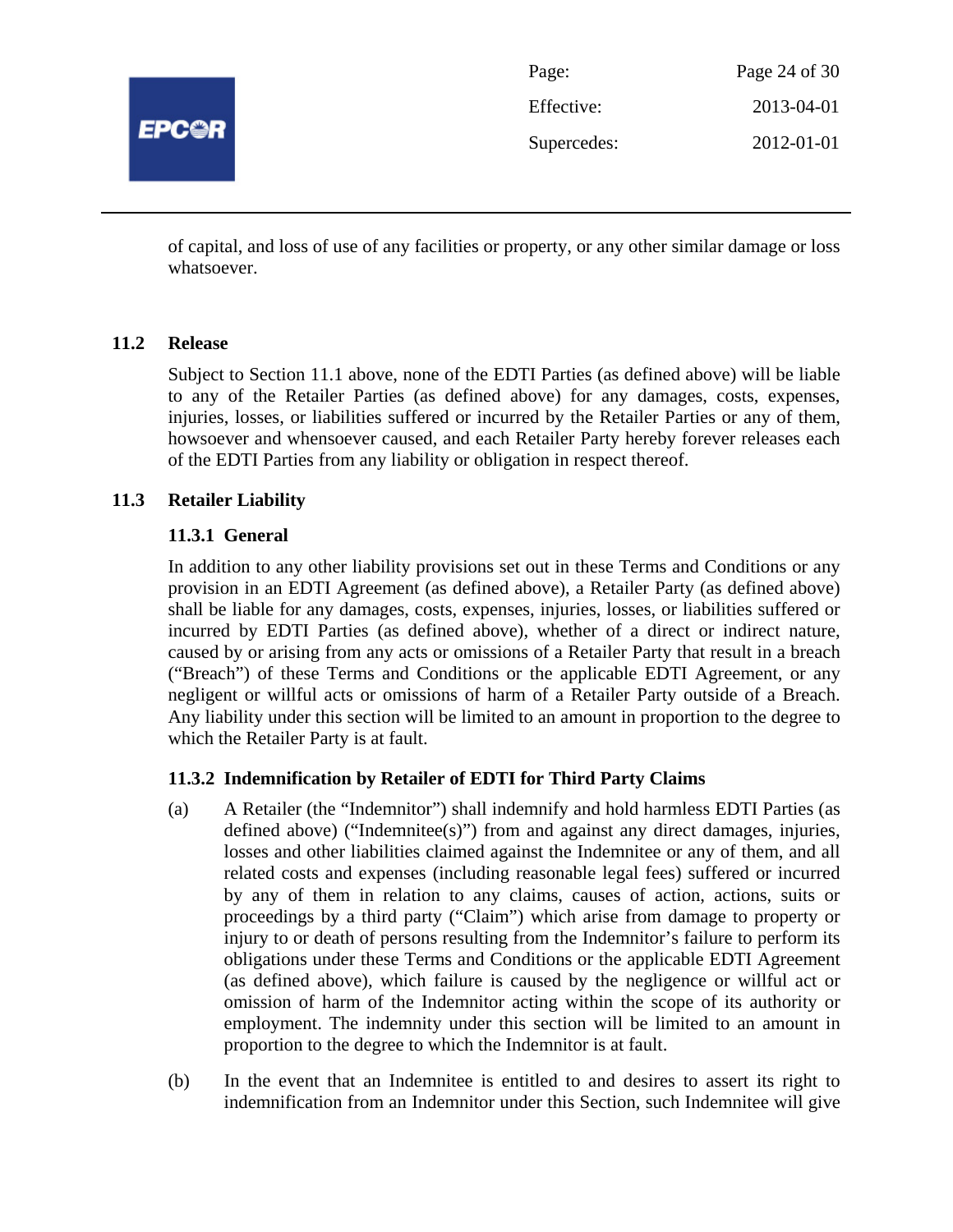

| Page:       | Page 25 of 30 |
|-------------|---------------|
| Effective:  | 2013-04-01    |
| Supercedes: | 2012-01-01    |

the Indemnitor prompt notice of the Claim, which shall describe the Claim in reasonable detail and shall indicate the estimated amount, if practicable, of the indemnifiable loss that has been or may be sustained by the Indemnitee. The failure to promptly notify the Indemnitor hereunder shall not relieve the Indemnitor of its obligations hereunder, except to the extent that the Indemnitor is actually and materially prejudiced by the failure to so notify promptly.

- (c) Subject to Section 11.3.2(b) hereof, if the Indemnitor delivers to the Indemnitee a written acknowledgement of its unconditional and irrevocable obligation to indemnify the Indemnitee under Section 11.3.2(a) in respect of:
	- (i) all of the damages, injuries, losses, liabilities, costs and expenses that may be claimed against, or suffered or incurred by, the Indemnitee in respect of the Claim within ten (10) days following the Indemnitor's receipt of the Indemnitee's notice of such Claim and if the existence of such obligation to indemnify is made known by the Indemnitor to the third-party claimant (and, if applicable, to the court or other tribunal determining the Claim), the Indemnitee shall make available to the Indemnitor all information in its possession or to which it has access, other than information that has been designated as confidential by the provider of such information, which is or may be relevant to the particular Claim and the Indemnitor shall be entitled, at its option, to take carriage of the defense of the Claim by its own counsel and, if it elects to do so, the Indemnitee shall cooperate with the Indemnitor to the fullest reasonable extent in the defense, settlement or compromise of the Claim; or
	- (ii) some, but less than all, of the damages, injuries, losses, liabilities, costs and expenses that may be claimed against, or suffered or incurred by, the Indemnitee in respect of the Claim within ten (10) days following the Indemnitor's receipt of the Indemnitee's notice of such Claim and if the Indemnitee is of the opinion that the Indemnitor's interests are not in conflict with its own, the Indemnitee shall make available to the Indemnitor all information in its possession or to which it has access, other than information that has been designated as confidential by the provider of such information, which is or may be relevant to that portion of the Claim in respect of which the Indemnitor has an obligation to indemnify the Indemnitee and consult with the Indemnitor in respect thereof.

The Indemnitee shall not make any admission of the liability regarding, or settle or compromise, that portion of the Claim in respect of which the Indemnitor has acknowledged its obligation to indemnify the Indemnitee without the written consent of the Indemnitor, which consent shall not be unreasonably withheld.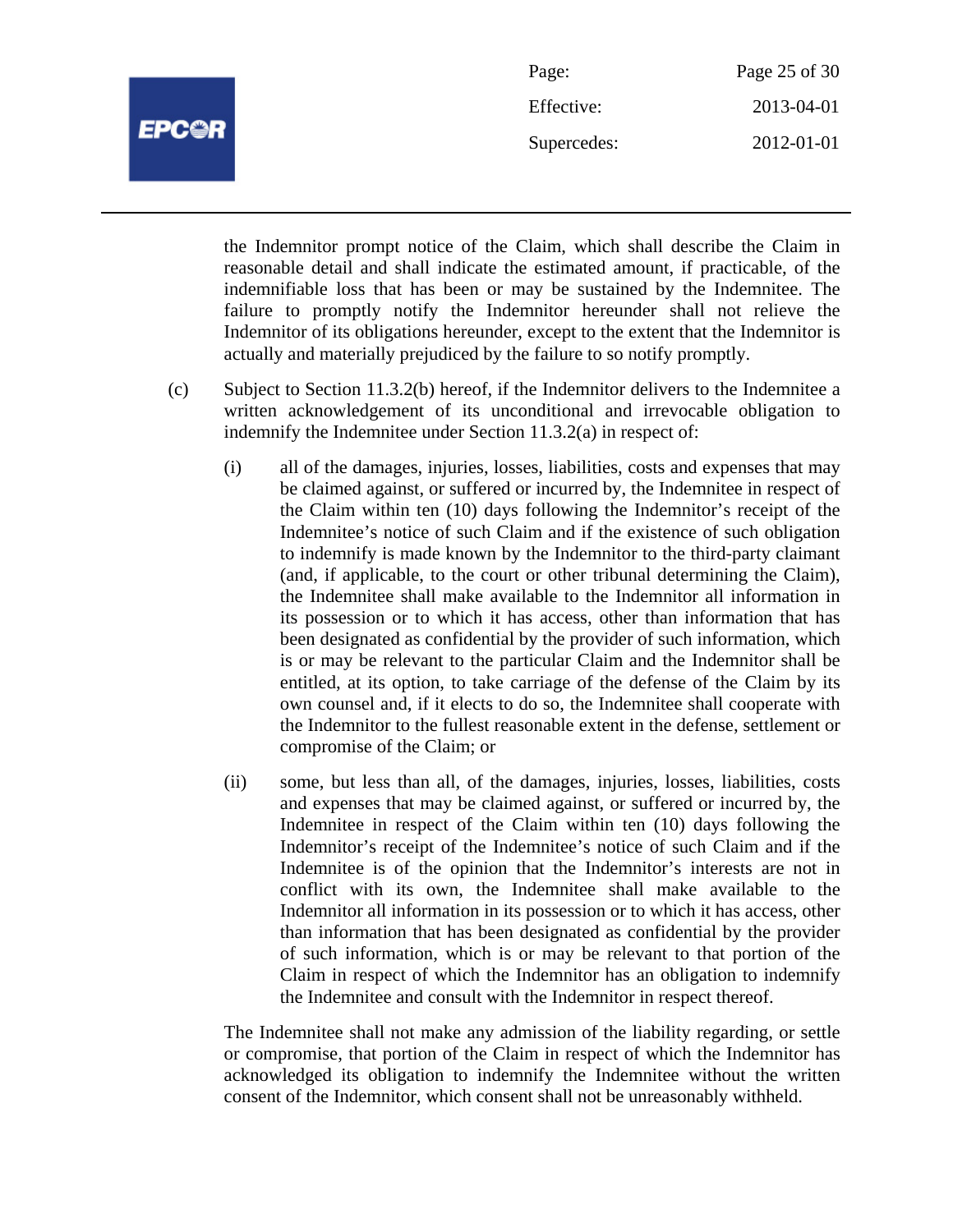

| Page:       | Page 26 of 30 |
|-------------|---------------|
| Effective:  | 2013-04-01    |
| Supercedes: | 2012-01-01    |

The provisions of this Section 11.3.2(c) shall not apply in respect of any Claim to which the Indemnitor is, or may reasonably be expected to be, a party and where the Indemnitee is asserting legal defenses in relation to the Claim that conflict with legal defenses being asserted by the Indemnitor.

## **ARTICLE 12 – FORCE MAJEURE**

## **12.1 Force Majeure Relief**

If an event or circumstance of Force Majeure occurs that affects EDTI's ability to provide any Distribution Access Service, EDTI's obligations and responsibilities hereunder and under any agreement relating to the provision of Distribution Access Service, so far as they are affected by the Force Majeure or the consequences thereof, shall be suspended until such Force Majeure or the consequences thereof are remedied and for such period thereafter as may reasonably be required to restore the Distribution Access Service. A Retailer will be required to continue to pay the Minimum Charge, if applicable, during the period in which EDTI claims relief by reason of Force Majeure.

#### **12.2 Notice**

EDTI shall promptly give the relevant party notice of the Force Majeure including full particulars hereof and shall promptly give the relevant party notice when the Force Majeure ceases to prevent performance of EDTI's obligations.

#### **12.3 Obligation to Remedy**

EDTI shall promptly remedy the cause and effect of the Force Majeure insofar as it is reasonably able to do so.

#### **12.4 Strikes and Lockouts**

Notwithstanding any other provision of these Terms and Conditions, the settlement of any strike, lockout or other industrial disturbance shall be wholly in the discretion of EDTI and EDTI may settle such strike, lockout or industrial disturbance at such time and on such terms and conditions as it may deem appropriate. No failure or delay in settling such strike, lockout or industrial disturbance shall constitute a cause or event within the control of EDTI or deprive EDTI of the benefits of this Article 12.

## **ARTICLE 13 – DISPUTE RESOLUTION**

#### **13.1 Resolution by EDTI and Retailer**

If any dispute between EDTI and a Retailer arises at any time in connection with these Terms and Conditions, EDTI and the Retailer acting reasonably and in good faith, shall use all reasonable efforts to resolve the dispute as soon as possible in an amicable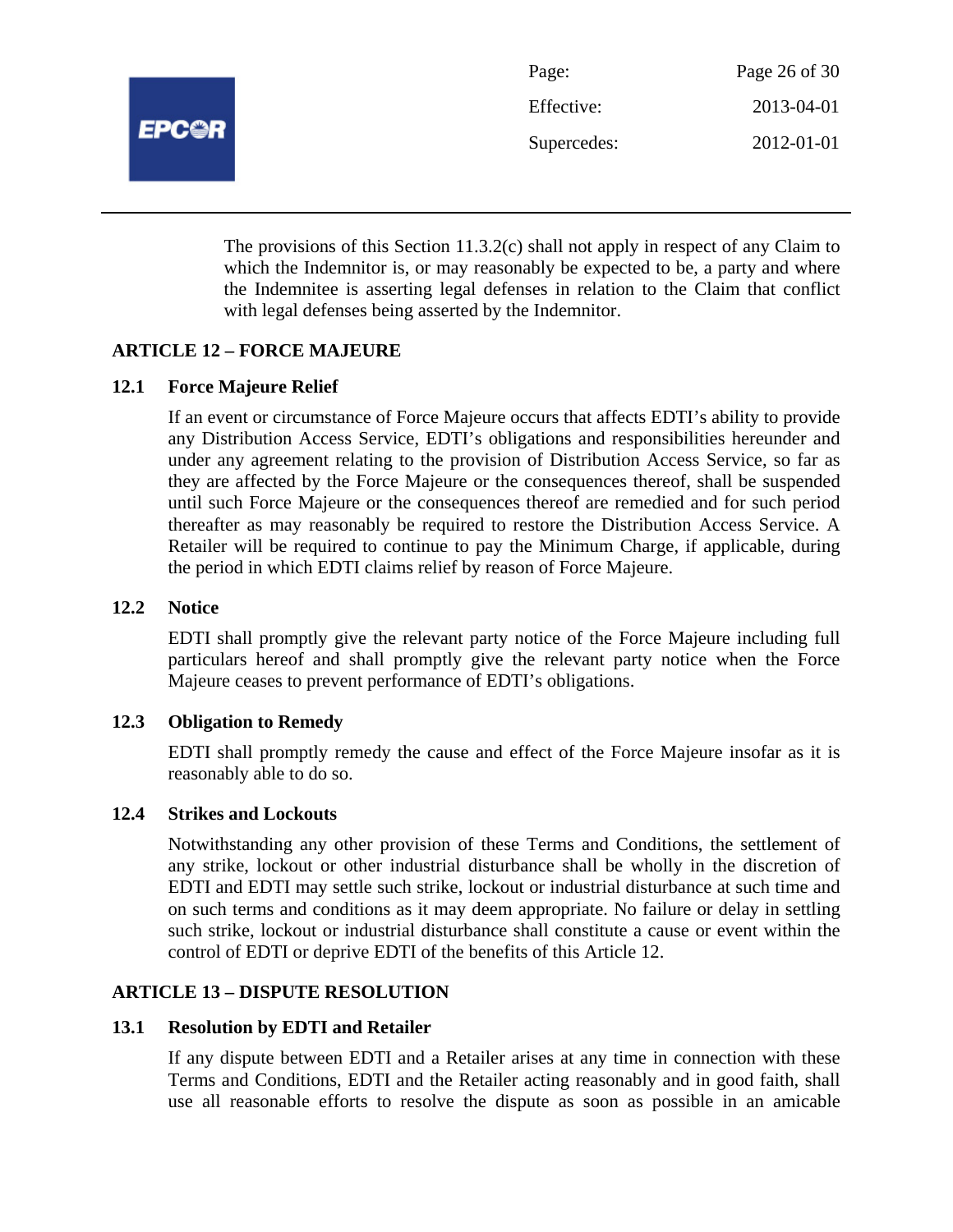

manner. If the dispute cannot be otherwise resolved pursuant to this Article 13, the chief executive officers of EDTI and the Retailer shall meet to attempt to resolve the dispute.

## **13.2 Resolution by Arbitration**

If any dispute has not been resolved pursuant to Section 13.1 hereof within thirty (30) days after notice from EDTI or the Retailer to the other of its desire to have the dispute resolved, then the dispute shall be resolved pursuant to Sections 13.3 to 13.11 hereof. EDTI and the Retailer shall abide by the terms of any award rendered by the arbitrator(s) appointed hereunder without delay.

## **13.3 Arbitrators**

All disputes or differences between EDTI and a Retailer in connection with these Terms and Conditions shall be referred (unless EDTI and the Retailer concur in the appointment of a single arbitrator) to a board of arbitrators consisting of one (1) arbitrator to be appointed by each of EDTI and the Retailer who shall, by instrument in writing, appoint a third arbitrator immediately after they are themselves appointed. Notwithstanding the foregoing, any disputed matters between EDTI and a Retailer relating to an order or direction made or approved by the Commission or falling within the exclusive jurisdiction of the Commission, shall be referred to the Commission for resolution.

## **13.4 Failure to Concur**

EDTI and a Retailer shall be deemed to have failed to concur in the appointment of a single arbitrator if such an arbitrator shall not have been appointed within fifteen (15) days after the serving by either EDTI or the Retailer on the other of notice requesting it to concur in the appointment of such an arbitrator.

## **13.5 Refusal to Appoint an Arbitrator**

If either EDTI or the Retailer shall neglect or refuse to appoint an arbitrator within fifteen (15) days after the other party (provided such other party has appointed its arbitrator) has served EDTI or the Retailer, as the case may be, with notice to make the appointment, the party who has appointed its arbitrator shall be entitled to apply, upon notice to the other party, to a Justice of the Court of Queen's Bench of Alberta to appoint an arbitrator for the party in default.

## **13.6 Failure to Appoint a Third Arbitrator**

If the arbitrators appointed by EDTI and the Retailer have not, within fifteen (15) days after their appointment or the appointment of the arbitrator last appointed, as the case may be, appointed a third arbitrator, either EDTI or the Retailer shall be entitled to apply upon notice to the other party to a Justice of the Court of Queen's Bench of Alberta to appoint such an arbitrator.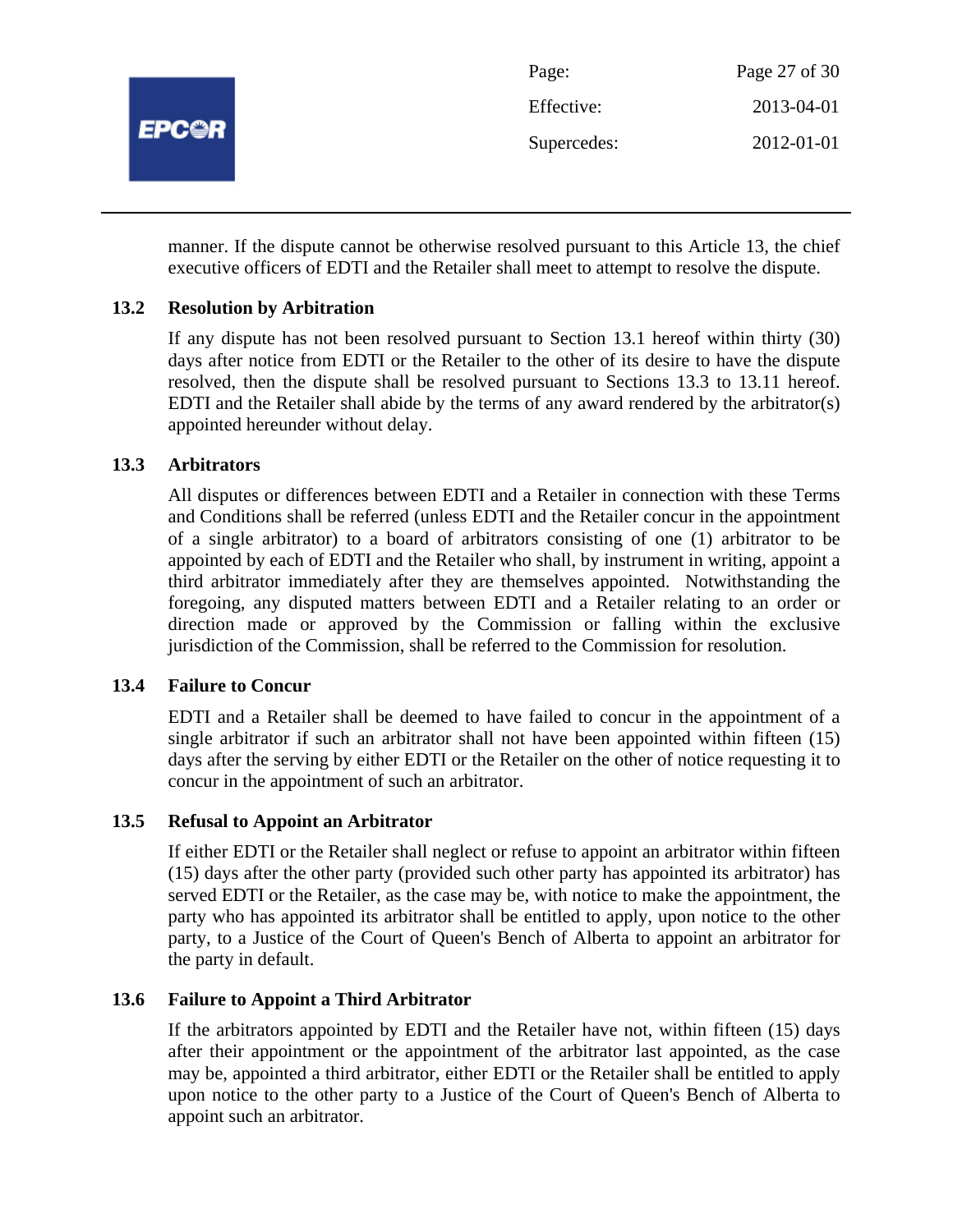

## **13.7 Technical Competence**

Any arbitrator appointed under the provisions of this clause whether by concurrence of EDTI and the Retailer, by either party, by the arbitrators, or by a Justice of the Court of Queen's Bench of Alberta shall, in the opinion of the persons making such appointment, be possessed of such technical or other qualifications as may be reasonably necessary to enable him to properly adjudicate upon the dispute or difference.

## **13.8 Compensation of Arbitrators**

Each party shall be responsible for the costs of the arbitrator appointed by it hereunder. The costs of the third arbitrator shall be divided evenly between the parties.

#### **13.9 Application of the Arbitration Act (Alberta)**

Except as herein modified, the provisions of the *Arbitration Act*, R.S.A., 2000, c. A-43, as amended from time to time, shall apply to any arbitration proceeding.

#### **13.10 Decisions Binding**

A decision of the single arbitrator or the majority of the three arbitrators named or appointed shall be final and binding upon each of the parties to the dispute or difference.

## **13.11 Continuity of Service**

All performance required under these Terms and Conditions by EDTI and the Retailer and payment therefore shall continue during the dispute resolution proceedings contemplated by this Article 13, provided that in the case of any such proceedings pertaining to amounts payable under these Terms and Conditions, any payments or reimbursements required as a result of the proceedings shall be effective as of a date to be determined in such proceedings and interest shall be paid thereon by the party required to make the payment or reimbursement on the amount thereof at the rate quoted by the Royal Bank of Canada as its "prime rate" from the date so determined until paid.

## **ARTICLE 14 – ADDITIONAL PROVISIONS RELATING TO SERVICES**

## **14.1 Independent System Operation or Transmission Facility Owner Requirements**

The Retailers acknowledge and agree that EDTI is bound by all operating instructions, policies and procedures of the ISO and transmission facility owners which are needed to maintain the integrity of the Interconnected Electric System. The Retailers acknowledge and agree that they will cooperate with EDTI so that EDTI will be in compliance with all such operating instructions, policies and procedures which include, but are not limited to, those operating instructions, policies and procedures pertaining to minimum and maximum generation emergencies, and supply voltage reduction or full interruption of Customer load by either manual or automatic means.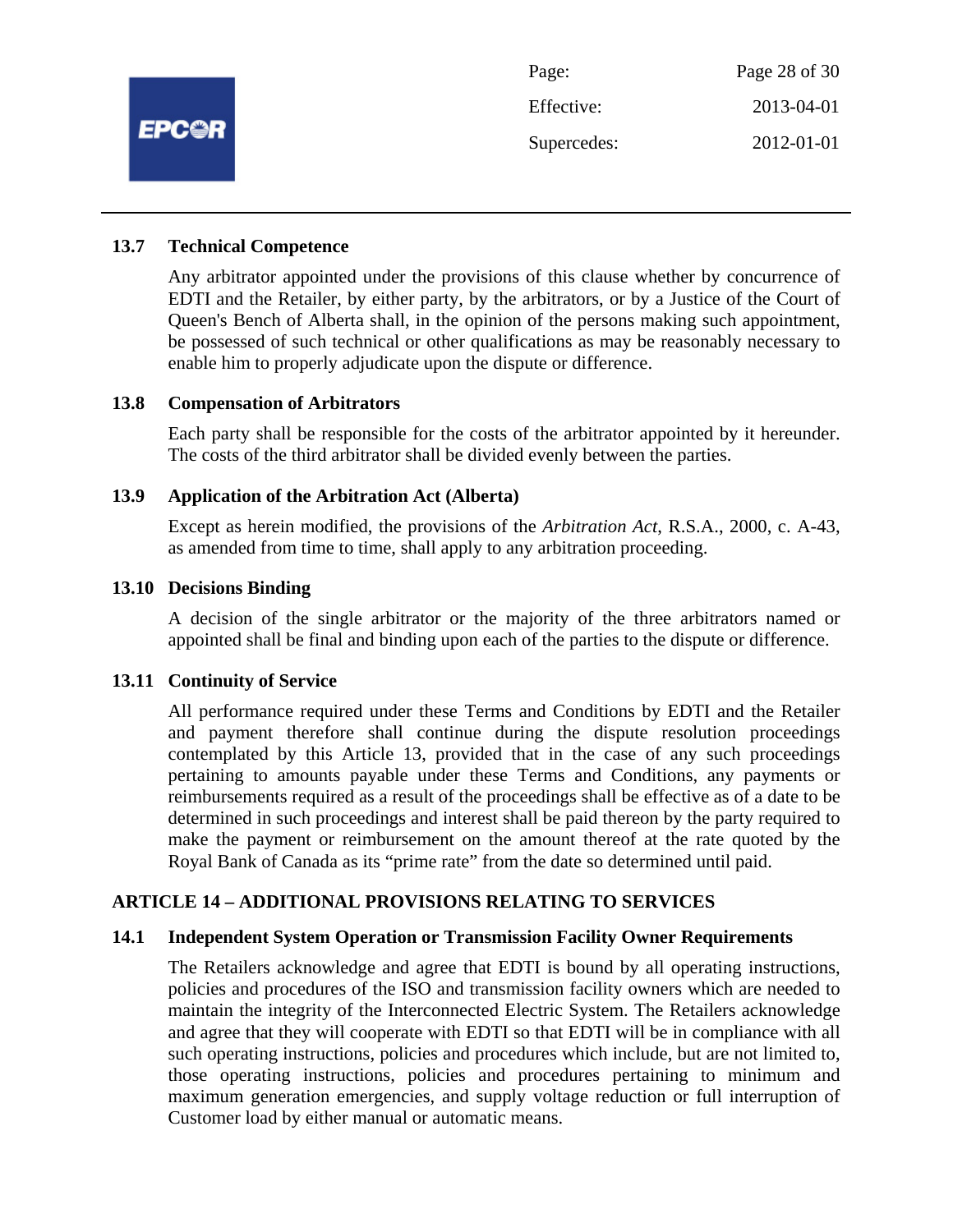|              | Page:       | Page 29 of 30 |
|--------------|-------------|---------------|
| <b>EPC@R</b> | Effective:  | 2013-04-01    |
|              | Supercedes: | 2012-01-01    |
|              |             |               |

## **14.2 Compliance with Applicable Legal Authorities**

EDTI and the Retailer are subject to, and shall comply with, all existing or future applicable federal, provincial and local laws, all existing or future orders or other actions of the ISO or of governmental authorities having applicable jurisdiction. EDTI will not violate, directly or indirectly, or become a party to a violation of any applicable requirement of the ISO or any applicable federal, provincial or local statute, regulation, bylaw, rule or order in order to provide Distribution Tariff Services to the Retailer or a Customer of the Retailer. EDTI's obligation to provide Distribution Tariff Services is subject to the condition that all requisite governmental and regulatory approvals for the provision of such Distribution Tariff Services will have been obtained and will be maintained in force during such period of Distribution Tariff Services.

## **14.3 Service Interruption**

While EDTI takes all reasonable efforts to guard against interruptions, it does not guarantee uninterrupted service. Without liability of any kind to EDTI, EDTI shall have the right to disconnect or otherwise curtail, interrupt or reduce Distribution Tariff Service to Customers whenever EDTI reasonably determines, or when EDTI is directed by the ISO, that such a disconnection, curtailment, interruption or reduction is:

- (a) necessary to facilitate construction, installation, maintenance, repair, replacement or inspection of any of EDTI's Facilities;
- (b) to maintain the safety and reliability of EDTI's distribution system; or,
- (c) due to any other reason including dangerous or hazardous circumstances including emergencies, forced outages, potential overloading of EDTI's distribution system or Force Majeure.

## **14.4 No Assignment**

A Retailer shall not assign any of its rights or obligations under these Terms and Conditions or any other agreement with EDTI relating to Distribution Tariff Services without obtaining any necessary regulatory approvals and EDTI's approval where required in such agreement. No assignment shall relieve the Retailer of any of its obligations under these Terms and Conditions until such obligations have been assumed by the assignee and EDTI has agreed to the novation. Any assignment in violation of this section shall be void.

## **14.5 No Waiver**

The failure of EDTI or a Retailer to insist on any one or more instances upon strict performance of any provisions of these Terms and Conditions or any other agreement between EDTI and a Retailer relating to Distribution Tariff Services, or to take advantage